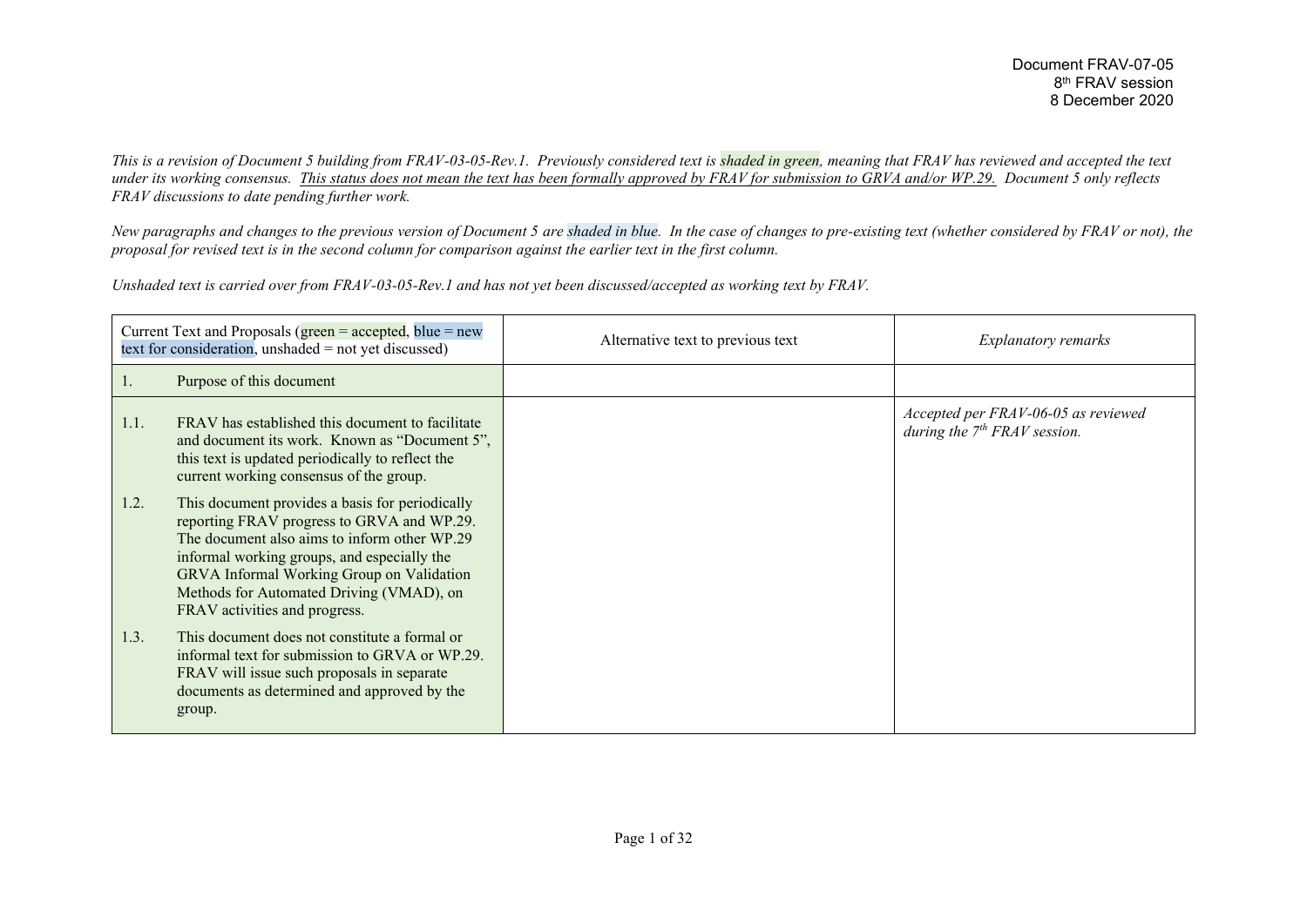| 2.     | Abbreviations, Acronyms, and Definitions                                                                                                                                                                                        |        |                                                                                                       | Introduced in FRAV-03-05-Rev.1                                                                                                     |
|--------|---------------------------------------------------------------------------------------------------------------------------------------------------------------------------------------------------------------------------------|--------|-------------------------------------------------------------------------------------------------------|------------------------------------------------------------------------------------------------------------------------------------|
| 2.1.   | The introduction of automated driving systems and<br>related technologies has resulted in a proliferation<br>of new terms and concepts. This chapter defines<br>abbreviations, acronyms, and terms as used in this<br>document. |        |                                                                                                       |                                                                                                                                    |
| 2.2.   | Acronyms and Abbreviations                                                                                                                                                                                                      |        |                                                                                                       |                                                                                                                                    |
| 2.2.1. | ADS: Automated Driving System                                                                                                                                                                                                   |        |                                                                                                       |                                                                                                                                    |
| 2.2.2. | <b>DDT: Dynamic Driving Task</b>                                                                                                                                                                                                |        |                                                                                                       | Added per FRAV-06-05 as reviewed during<br>the $7th FRAV$ session.                                                                 |
| 2.2.3. | <b>ODD:</b> Operational Design Domain                                                                                                                                                                                           |        |                                                                                                       |                                                                                                                                    |
| 2.3.   | Definitions                                                                                                                                                                                                                     |        |                                                                                                       |                                                                                                                                    |
| 2.3.1. | "Automated Driving System (ADS)" means the<br>hardware and software that are collectively<br>capable of performing the entire DDT on a<br>sustained basis.                                                                      |        |                                                                                                       | Accepted per FRAV-06-05 as reviewed<br>during the $7th FRAV$ session.                                                              |
| 2.3.2. | "(ADS) feature" means an application of ADS<br>hardware and software designed specifically for<br>use within an ODD.                                                                                                            | 2.3.2. | "(ADS) feature" means an application of an ADS<br>designed specifically for use within an ODD.        | Proposal to revise pursuant to the $7th FRAV$<br>session discussion.                                                               |
| 2.3.3. | "(ADS) function" means an application of ADS<br>hardware and software designed to perform a<br>specific portion of the DDT.                                                                                                     | 2.3.3. | "(ADS) function" means an application of an ADS<br>designed to perform a specific portion of the DDT. | Proposal to align the function definition with<br>the phrasing of the feature definition per the<br>$7th FRAV session discussion.$ |
| 2.3.4. | "ADS vehicle" means a vehicle equipped with an<br>ADS.                                                                                                                                                                          |        |                                                                                                       |                                                                                                                                    |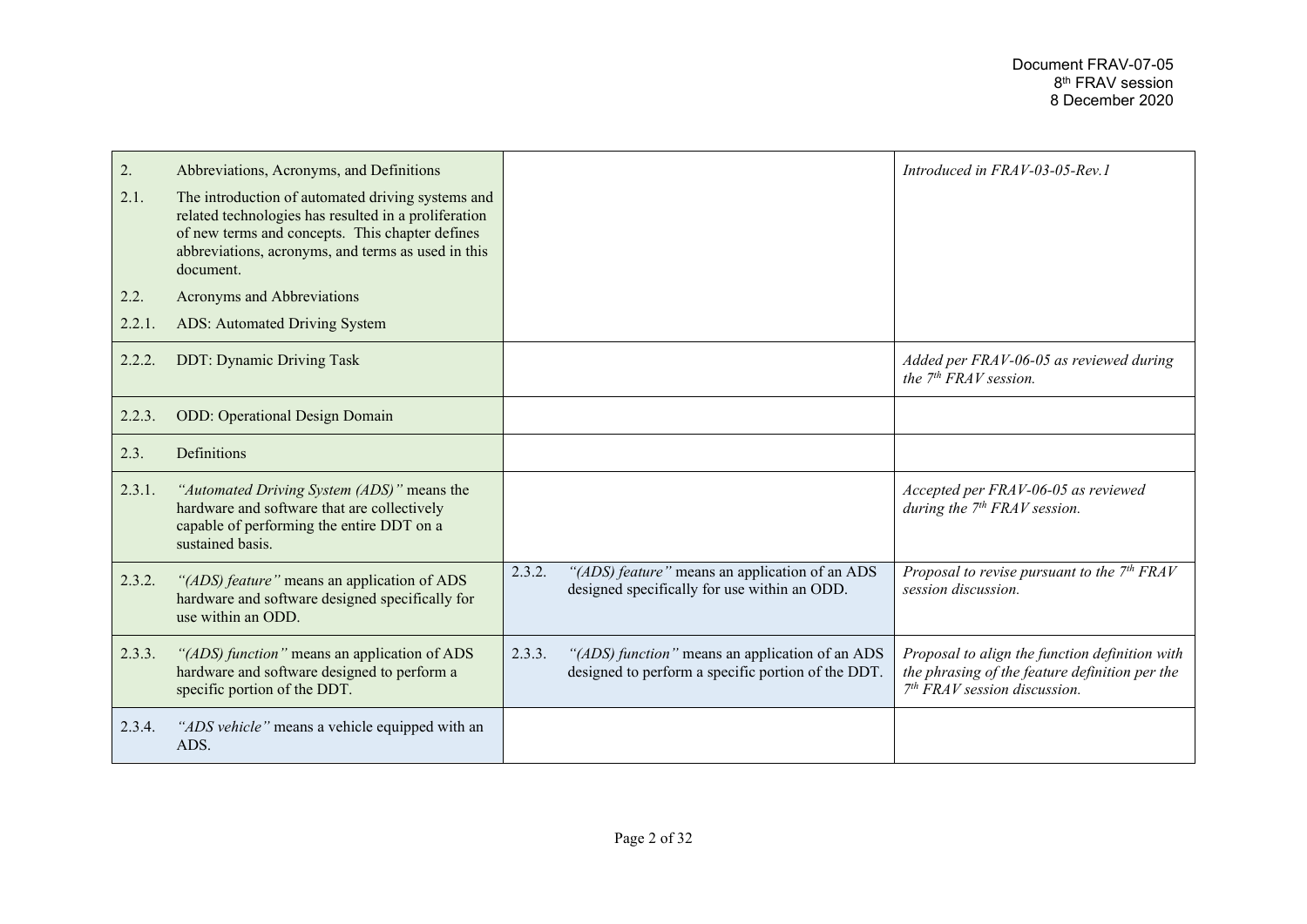| 3.2.2.<br>"Dynamic driving task (DDT)" means all of the<br>real-time operational and tactical functions<br>required to operate a vehicle in on-road traffic,<br>excluding the strategic functions such as trip<br>scheduling and selection of destinations and<br>waypoints, and including without limitation:<br>Lateral vehicle motion control via steering<br>(operational); Longitudinal vehicle motion control<br>via acceleration and deceleration (operational);<br>Monitoring the driving environment via object and<br>event detection, recognition, classification, and<br>response preparation (operational and tactical);<br>Object and event response execution (operational<br>and tactical); Maneuver planning (tactical); and<br>Enhancing conspicuity via lighting, signaling and<br>gesturing, etc. (tactical). | 2.3.5.<br>"Dynamic driving task (DDT)" means all of the<br>real-time operational and tactical functions<br>required to operate a vehicle in on-road traffic.<br>2.3.5.1. Driving involves three behavioral levels: strategic<br>(trip planning), tactical (maneuvering), and<br>operational (basic skills). The levels relate to<br>perception, information processing, and decision<br>making under uncertainty. <sup>1</sup> According to SAE<br>J3016, operational effort involves split-second<br>reactions, such as making micro-corrections while<br>driving.<br>2.3.5.2. Operational functions include, but are not limited<br>$\mathsf{to}$ :<br>Lateral vehicle motion control via steering,<br>Longitudinal vehicle motion control via<br>acceleration and deceleration.<br>2.3.5.3. Tactical functions include, but are not limited to:<br>Maneuver planning via motion control,<br>Enhancing conspicuity via lighting, signaling,<br>gesturing, etc. | Proposal pursuant to the 7 <sup>th</sup> FRAV session<br>discussion. |
|-----------------------------------------------------------------------------------------------------------------------------------------------------------------------------------------------------------------------------------------------------------------------------------------------------------------------------------------------------------------------------------------------------------------------------------------------------------------------------------------------------------------------------------------------------------------------------------------------------------------------------------------------------------------------------------------------------------------------------------------------------------------------------------------------------------------------------------|------------------------------------------------------------------------------------------------------------------------------------------------------------------------------------------------------------------------------------------------------------------------------------------------------------------------------------------------------------------------------------------------------------------------------------------------------------------------------------------------------------------------------------------------------------------------------------------------------------------------------------------------------------------------------------------------------------------------------------------------------------------------------------------------------------------------------------------------------------------------------------------------------------------------------------------------------------------|----------------------------------------------------------------------|
|                                                                                                                                                                                                                                                                                                                                                                                                                                                                                                                                                                                                                                                                                                                                                                                                                                   | 2.3.5.4. Operational and tactical functions include, but are<br>not limited to:<br>Monitoring the vehicle environment via object<br>and event detection, recognition,<br>classification, and response preparation,<br>Object and event response execution<br>5.3.5.5 The DDT excludes strategic functions.                                                                                                                                                                                                                                                                                                                                                                                                                                                                                                                                                                                                                                                       |                                                                      |

<sup>&</sup>lt;sup>1</sup> Michon, J.A., 1979 (update 2008). "Dealing with Danger", Summary Report of the Workshop on Physiological and Psychological Factors in Performance under Hazardous Conditions with Special Reference to Road Traffic Accidents, Gieten, Netherlands, May 23-25, 1978.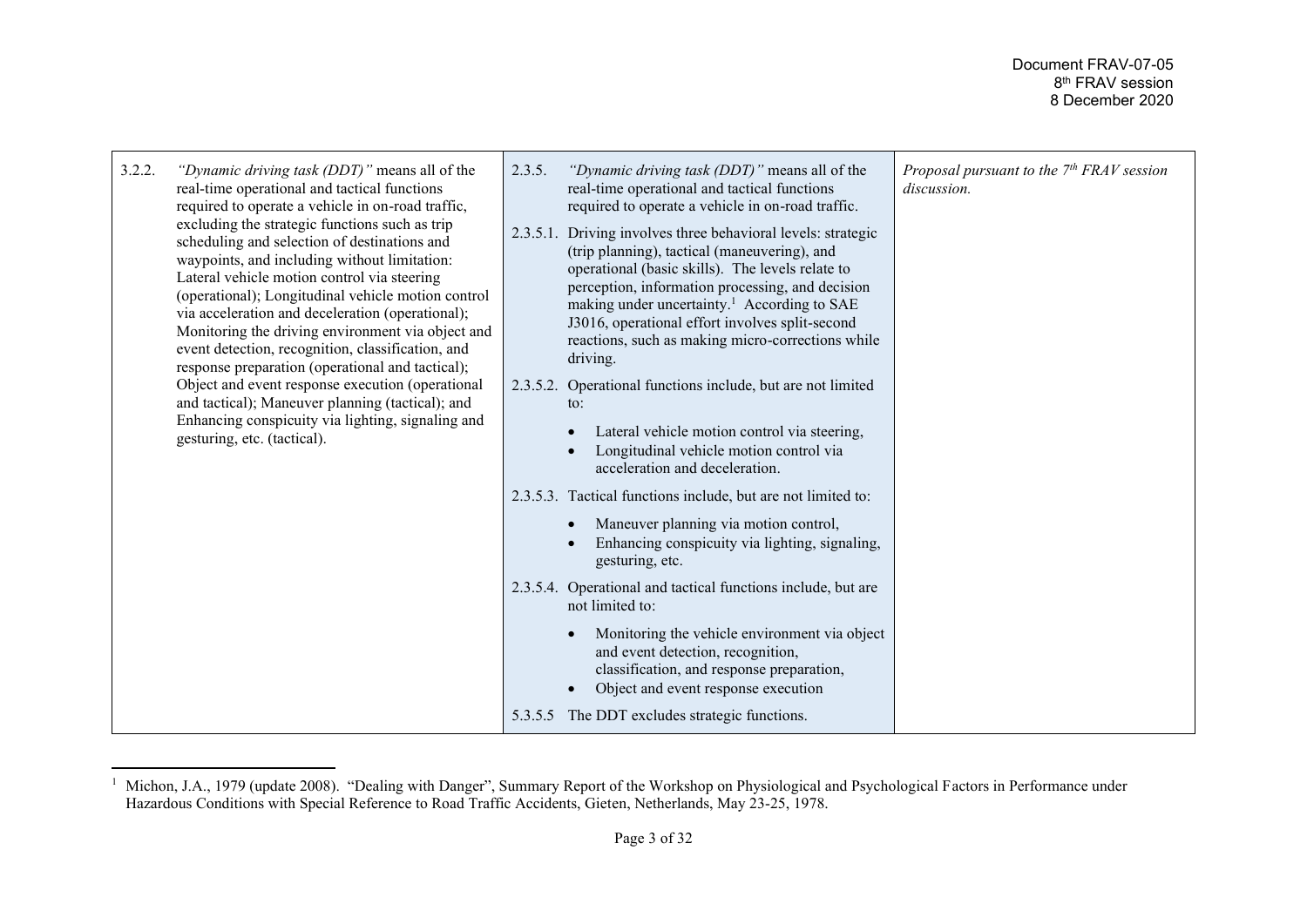| 2.3.6. | "Minimal risk condition" means a condition to<br>which a user or an automated driving system may<br>bring a vehicle in order to reduce the risk of a<br>crash when a given trip cannot or should not be<br>completed.                                                                                                            |                                                                                                                       | Proposal to introduce definitions of MRC<br>and MRM given the discussion on<br>elaboration of the starting point "The ADS<br>should manage safety-critical situations".                                                                                                                                      |
|--------|----------------------------------------------------------------------------------------------------------------------------------------------------------------------------------------------------------------------------------------------------------------------------------------------------------------------------------|-----------------------------------------------------------------------------------------------------------------------|--------------------------------------------------------------------------------------------------------------------------------------------------------------------------------------------------------------------------------------------------------------------------------------------------------------|
| 2.3.7. | "Minimal risk maneuver" means a procedure<br>automatically performed by the automated driving<br>system to place the vehicle in a minimal risk<br>condition in a manner that minimizes risks in<br>traffic.                                                                                                                      |                                                                                                                       |                                                                                                                                                                                                                                                                                                              |
| 2.3.8. | "Operational Design Domain (ODD)" means the<br>operating conditions under which an ADS feature<br>is specifically designed to function.                                                                                                                                                                                          |                                                                                                                       | Introduced in FRAV-03-05-Rev.1                                                                                                                                                                                                                                                                               |
| 2.3.9. | "User" means a human being responsible for the<br>ADS vehicle who is qualified, fit, and capable of<br>performing the DDT.                                                                                                                                                                                                       |                                                                                                                       | Initial definitions to be accepted with the<br>understanding that revisions and additional<br>definitions may be needed. Stakeholders<br>supposed that:                                                                                                                                                      |
| 3.29.3 | [DDT] FALLBACK-READY USER The user of a<br>vehicle equipped with an engaged level 3 ADS<br>feature who is able to operate the vehicle and is<br>receptive to ADS-issued requests to intervene and<br>to evident DDT performance-relevant system<br>failures in the vehicle compelling him or her to<br>perform the DDT fallback. | "Fallback-ready user" means a user determined<br>2.3.9.1<br>by the ADS to be receptive to a transition of<br>control. | a user in the vehicle may need to be<br>differentiated from a user with a line of<br>sight to the vehicle,<br>definition for an occupant without a<br>capability to intervene in the DDT<br>(passenger) may be needed.<br>Since these definitions are specific to terms<br>used in Document 5, FRAV would be |
|        | 2.3.9.1. "User-in-charge" means a user in or with a line of<br>sight to the vehicle.                                                                                                                                                                                                                                             |                                                                                                                       | expected to add or refine user-related<br>definitions as needed in defining safety<br>requirements.                                                                                                                                                                                                          |
|        |                                                                                                                                                                                                                                                                                                                                  |                                                                                                                       | "Fallback-ready user" is suggested because<br>this term may be useful in discussing                                                                                                                                                                                                                          |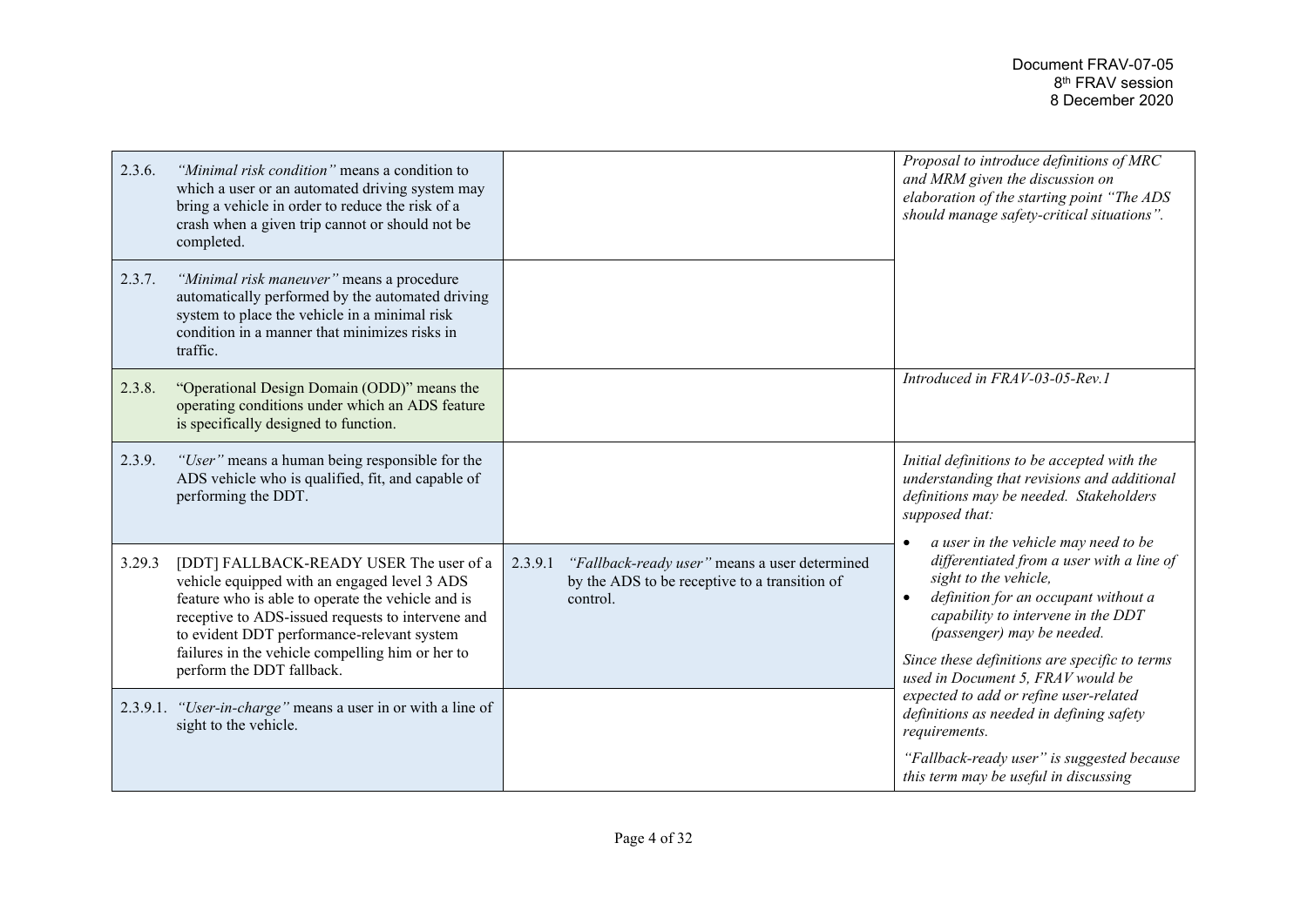| in-charge.                | 2.3.9.2. "Remote operator" means a user other than a user-                                                                                        |                                                                                                             | transitions of DDT control, etc. J3016<br>definition provided for comparison with<br>proposed definition based on FRAV work<br>and availability of other definitions for future<br>consideration and discussion.                                                                                                                                                                                                                                                                                                                                                                                                                                                                                                                                                                                                                                                                                                                                                                          |
|---------------------------|---------------------------------------------------------------------------------------------------------------------------------------------------|-------------------------------------------------------------------------------------------------------------|-------------------------------------------------------------------------------------------------------------------------------------------------------------------------------------------------------------------------------------------------------------------------------------------------------------------------------------------------------------------------------------------------------------------------------------------------------------------------------------------------------------------------------------------------------------------------------------------------------------------------------------------------------------------------------------------------------------------------------------------------------------------------------------------------------------------------------------------------------------------------------------------------------------------------------------------------------------------------------------------|
| 3.2.8.<br>driver control. | "Transition demand" is a logical and intuitive<br>procedure to transfer the dynamic driving task<br>from automated control by the system to human | "Transition of control" means a transfer of full<br>2.3.10.<br>control over the DDT from the ADS to a user. | As noted during the $7th FRAV$ session<br>discussion, a transfer of control to a user<br>may involve diverse safety factors and<br>conditions. The original term and definition<br>in FRAV-05-03-Rev.1 was taken from the<br>draft ALKS regulation prepared by the ACSF<br>informal group. The term and definition<br>proposed here addresses aspects raised in<br>FRAV discussions.<br>The safety concern is "control" over the<br>DDT, more than the "demand" itself.<br>Under some conditions, the ADS and<br>user would share control until the ADS<br>can verify that the user is in full control.<br>An ADS may need to interrupt a<br>transition and fall back on an MRM.<br>FRAV has terms to simplify and clarify<br>the definition (ADS, DDT, user).<br>The secretary notes that "logical and<br>intuitive" is subjective. FRAV can be<br>expected to define requirements governing<br>transitions of control, user interfaces and<br>feedback, etc. under the starting points. |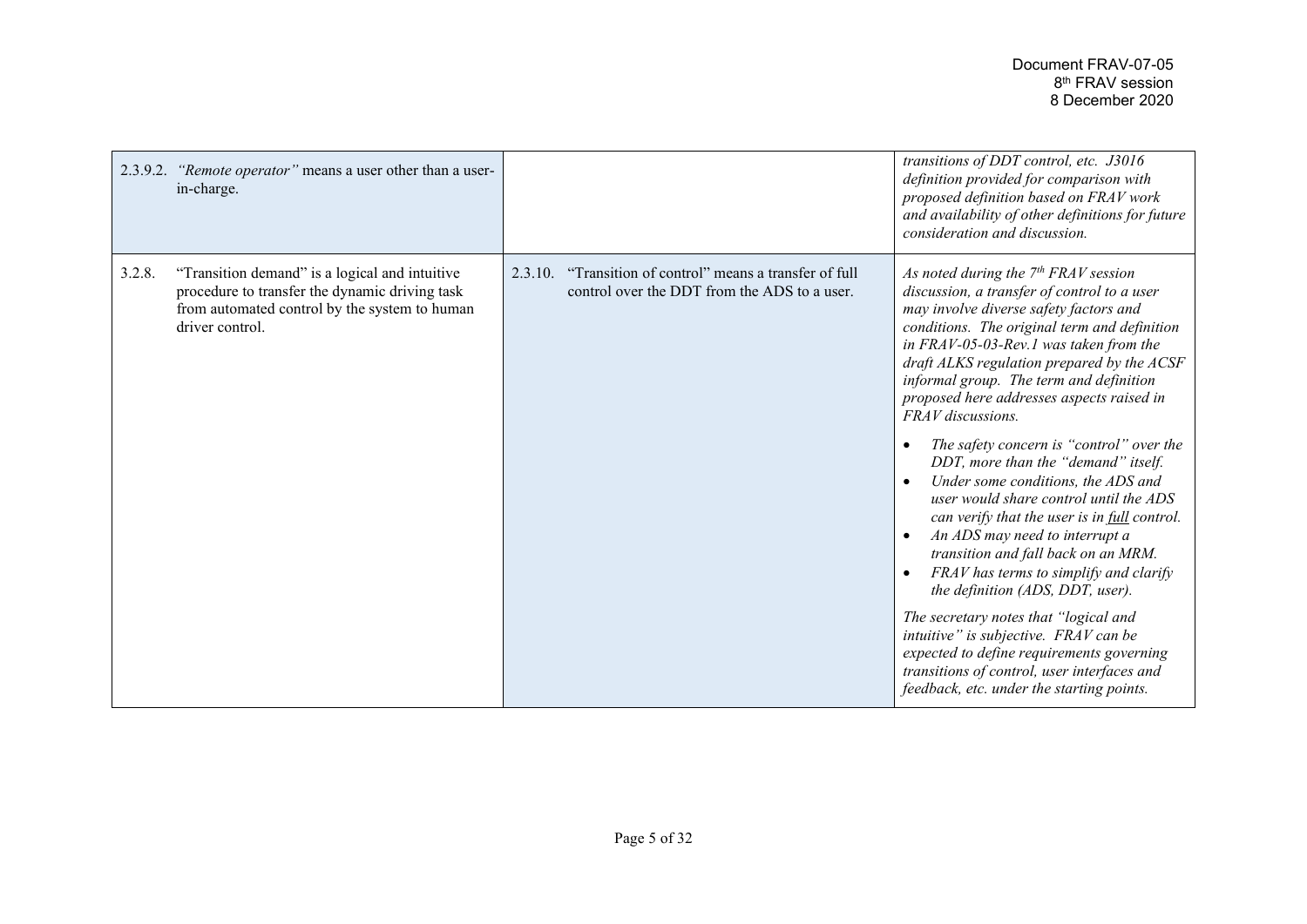| 3.2.5. | "New Assessment/Test Method (NATM)" means<br>the tools and methodologies for the assessment of<br>automated vehicle safety performance under<br>development by the GRVA Informal Working<br>Group on Validation Methods for Automated<br>Driving (VMAD). | Not addressed in this document. |
|--------|----------------------------------------------------------------------------------------------------------------------------------------------------------------------------------------------------------------------------------------------------------|---------------------------------|
| 3.2.6. | "Operating environment" means the reasonably<br>foreseeable conditions which a vehicle can be<br>expected to encounter when in automated mode.                                                                                                           | Not addressed in this document. |

| 3.   | <b>ADS Safety Requirements</b>                                                                                                                                                                                                                                      |      |                                                                                                  | Accepted per FRAV-06-05 as reviewed<br>during the $7th FRAV$ session. Section number<br>changed pursuant to separate of FRAV-06-<br>05 into "Document 4" and "Document 5". |
|------|---------------------------------------------------------------------------------------------------------------------------------------------------------------------------------------------------------------------------------------------------------------------|------|--------------------------------------------------------------------------------------------------|----------------------------------------------------------------------------------------------------------------------------------------------------------------------------|
| 3.1. | Driving a motor vehicle in traffic is a complex task<br>requiring continuous awareness of roadway<br>conditions, control of the vehicle motion,<br>interactions with other road users, and adaptation<br>of the vehicle motion to changes in roadway<br>conditions. |      |                                                                                                  | Accepted per FRAV-06-05 as reviewed<br>during the $7th FRAV$ session.                                                                                                      |
| 3.2. | The automation of driving obligates<br>manufacturers, safety authorities, and other<br>stakeholders in road transportation to ensure that<br>Automated Driving Systems perform safely in<br>traffie.                                                                | 3.2. | [Reserved pending outcome of discussions on the<br>overall level of safe to be achieved by ADS.] | Proposal pursuant to the $7th FRAV$ session<br>discussion. The proposal is to describe the<br>overall level of safety agreed by FRAV in this<br>paragraph.                 |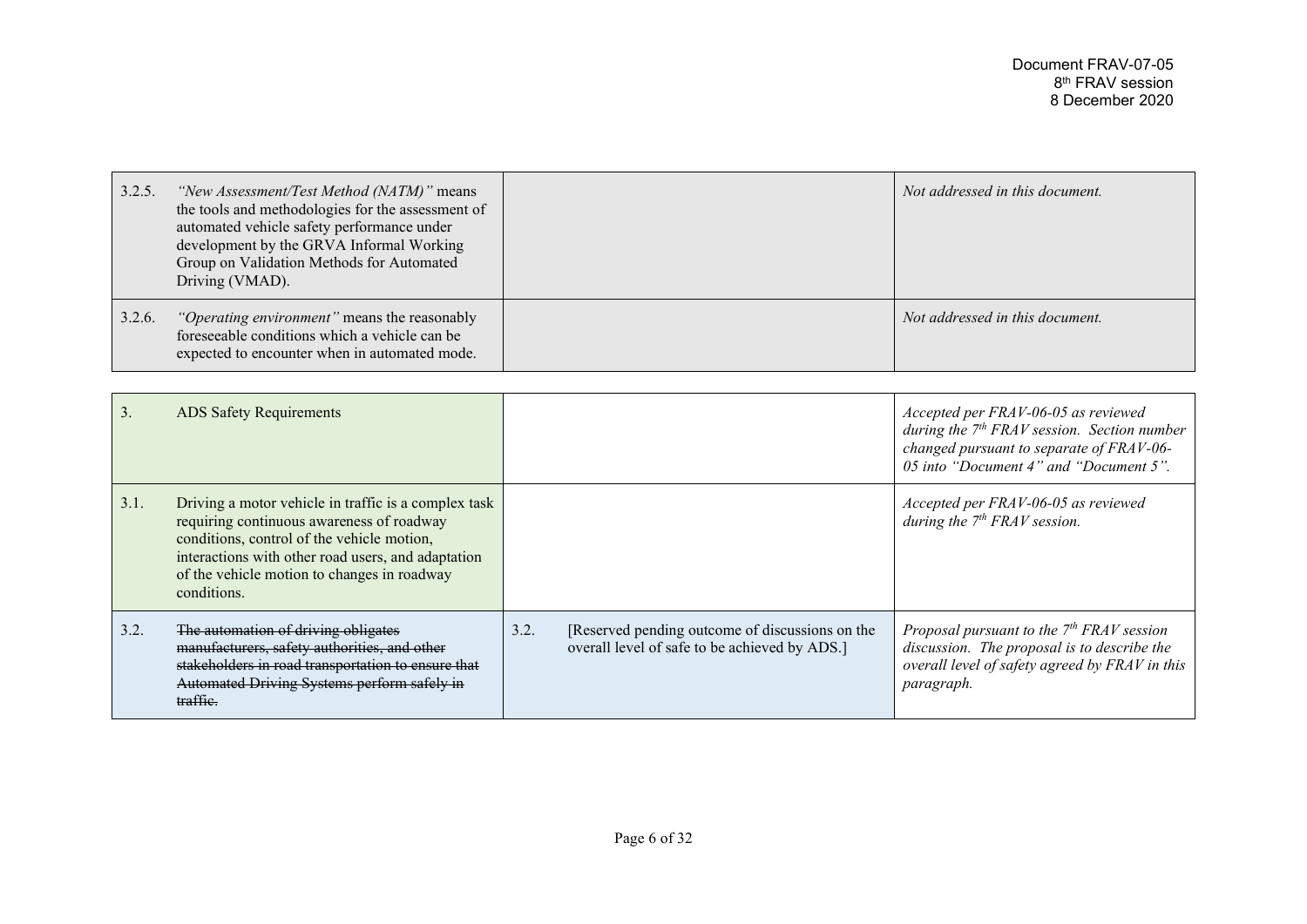| 3.3. | The assurance of ADS safety involves attention to<br>specific performance and behavioral competencies<br>required to operate a vehicle in traffic and the<br>application of methods and practices to verify that<br>ADS perform as intended.                                                           |                                                                                                                                                            | Accepted per FRAV-06-05 as reviewed<br>during the $7th FRAV$ session.                                                         |
|------|--------------------------------------------------------------------------------------------------------------------------------------------------------------------------------------------------------------------------------------------------------------------------------------------------------|------------------------------------------------------------------------------------------------------------------------------------------------------------|-------------------------------------------------------------------------------------------------------------------------------|
| 3.4. | This document addresses minimum requirements<br>necessary to ensure that an ADS is safe for use on<br>public roads.                                                                                                                                                                                    |                                                                                                                                                            | Accepted per FRAV-06-05 as reviewed<br>during the $7th FRAV$ session.                                                         |
| 3.5. | Unlike human drivers broadly licensed to operate a<br>vehicle on all roadways, ADS may be designed to<br>operate under specific conditions.                                                                                                                                                            |                                                                                                                                                            | Accepted per FRAV-06-05 as reviewed<br>during the $7th FRAV$ session.                                                         |
| 3.6. | In order to ensure public safety while benefiting<br>from the potential of ADS to reduce crashes,<br>injuries, and deaths (especially related to human<br>driving errors), manufacturers and safety<br>authorities anticipate a prudent and gradual<br>introduction of these technologies.             |                                                                                                                                                            | Accepted per FRAV-06-05 as reviewed<br>during the $7th FRAV$ session.                                                         |
| 3.7. | As a result, stakeholders anticipate a wide variety<br>of ADS applications carefully designed to operate<br>within their performance limits.                                                                                                                                                           | 3.7.<br>As a result, stakeholders anticipate a wide variety<br>of ADS applications carefully designed to operate<br>within their performance capabilities. | "Limits" replaced with "capabilities" per<br>the $7th FRAV$ session discussion to avoid<br>confusion with limit requirements. |
| 3.8. | This document describes requirements designed to<br>ensure that ADS perform safely on public<br>roadways.                                                                                                                                                                                              |                                                                                                                                                            | Accepted per FRAV-06-05 as reviewed<br>during the $7th FRAVsession$ .                                                         |
| 3.9. | The safety requirements address ADS in two ways.<br>The document first defines conditions that may<br>describe or limit the use of an ADS based on the<br>manufacturer's assessment of its capabilities. The<br>document then describes minimum performance<br>requirements to ensure safe use of ADS. |                                                                                                                                                            | Accepted per FRAV-06-05 as reviewed<br>during the $7th FRAV$ session.                                                         |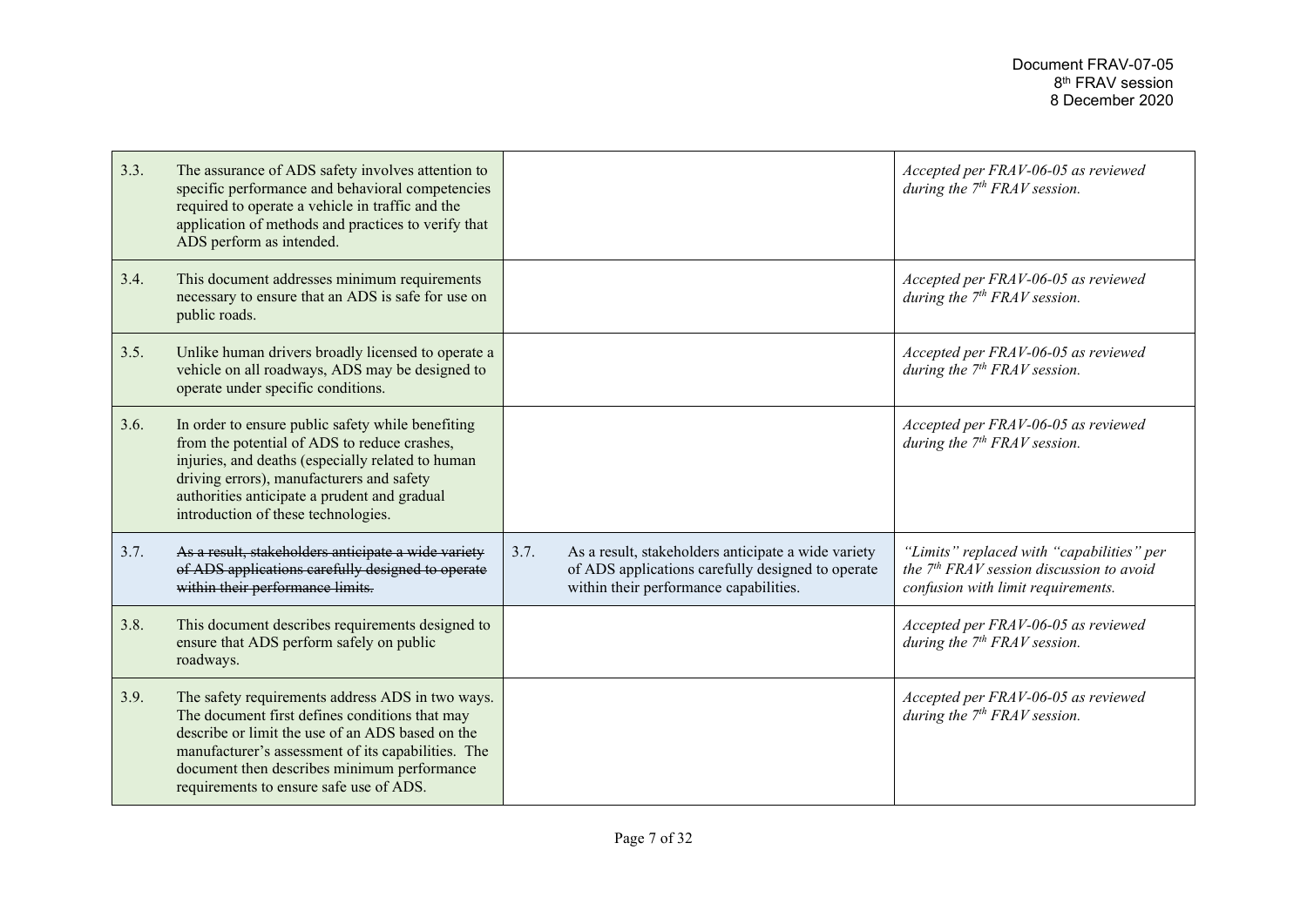| 3.10. | The performance requirements apply to ADS<br>regardless of their individual configurations. The<br>definition of conditions that may impact<br>performance requires manufacturers to fully<br>describe the intended uses and limitations of an<br>individual ADS.                                   | Accepted per FRAV-06-05 as reviewed<br>during the $7th FRAV$ session.                                                                                                                                                                                                 |
|-------|-----------------------------------------------------------------------------------------------------------------------------------------------------------------------------------------------------------------------------------------------------------------------------------------------------|-----------------------------------------------------------------------------------------------------------------------------------------------------------------------------------------------------------------------------------------------------------------------|
| 3.11. | In combination, the ADS descriptions and the<br>ADS performance requirements ensure that each<br>ADS can be assessed for safe operation.                                                                                                                                                            | Accepted per FRAV-06-05 as reviewed<br>during the $7th FRAV$ session.                                                                                                                                                                                                 |
| 3.12. | These safety requirements for ADS descriptions<br>and performance are designed to enable the<br>validation of ADS safety prior to their introduction<br>on the market.                                                                                                                              | Accepted per FRAV-06-05 as reviewed<br>during the $7th FRAV$ session.                                                                                                                                                                                                 |
| 3.13. | The safety of an ADS may be considered from five<br>fundamental perspectives:<br>ADS should drive safely.<br>ADS should interact safely with the user.<br>ADS should manage safety-critical situations.<br>ADS should safely manage failure modes.<br>ADS should maintain a safe operational state. | The initial points were accepted per FRAV-<br>06-05 as reviewed during the $7th FRAV$<br>session. The proposal is to expand the text to<br>provide additional context for understanding<br>the scope and purpose of requirements to be<br>elaborated under each item. |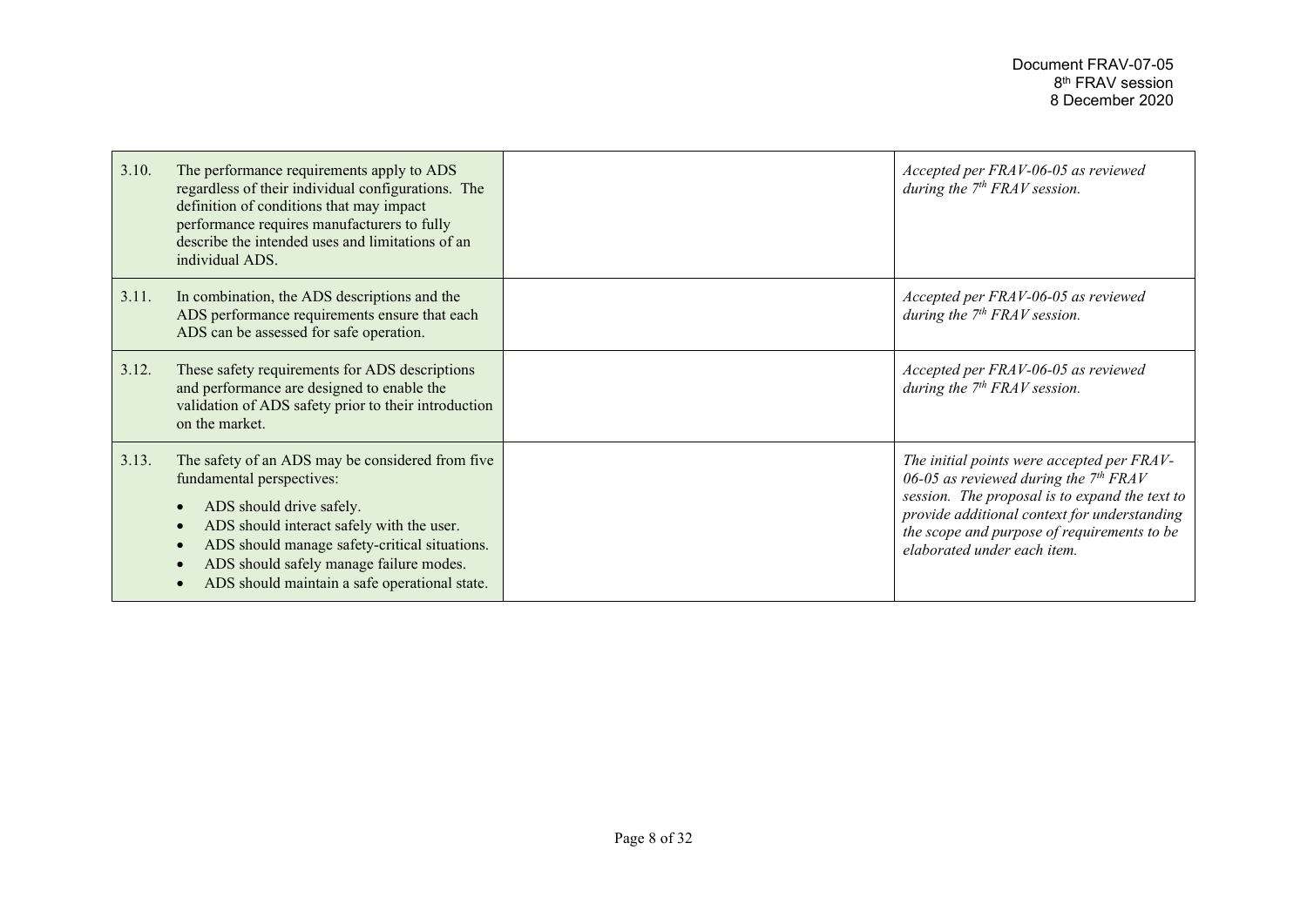| 3.13.1. The ADS should drive safely.                  | 4.13.1. The ADS should drive safely. In performing the<br>entire DDT, the ADS assumes the role of the<br>vehicle driver. Under this perspective, the ADS<br>should fulfill the same maxims taught to human<br>drivers such as to respect traffic rules, to share the<br>road, to signal intentions, and to expect the<br>unexpected. The performance requirements<br>should ensure ADS driving behaviors consistent<br>with good driving practices, including aspects that<br>may be specific to the ADS as the driver of the<br>vehicle.                                                                                                                                                                                                                                                                                                                                                                                                                                                                                                                                                                                                                                                                                |  |
|-------------------------------------------------------|--------------------------------------------------------------------------------------------------------------------------------------------------------------------------------------------------------------------------------------------------------------------------------------------------------------------------------------------------------------------------------------------------------------------------------------------------------------------------------------------------------------------------------------------------------------------------------------------------------------------------------------------------------------------------------------------------------------------------------------------------------------------------------------------------------------------------------------------------------------------------------------------------------------------------------------------------------------------------------------------------------------------------------------------------------------------------------------------------------------------------------------------------------------------------------------------------------------------------|--|
| 3.13.2. The ADS should interact safely with the user. | 4.13.2. The ADS should interact safely with the user.<br>ADS are intended for human use. To some<br>degree, human users will have one or more roles in<br>ensuring safe ADS performance. A user may be a<br>user-in-charge, a remote operator, a passenger, or a<br>human being with another degree of interaction<br>with the ADS. In some cases, an ADS vehicle<br>would be operated with two or more available<br>drivers: the ADS and one or more human beings<br>with the capability to assume control over the<br>DDT. Therefore, safe and cooperative interactions<br>between the ADS and a user should be ensured.<br>These interactions include but are not necessarily<br>limited to communication of information and<br>transitions of vehicle control from one driver to the<br>other. The user should have information about the<br>ADS status, its operation, and its intentions to<br>fulfill her or his roles. Transitions of control may<br>occur under diverse conditions involving degrees<br>of cooperation and fallback options to ensure<br>safety. The user interface needs to ensure proper<br>user inputs and feedback to facilitate correct use<br>and safeguard against misuse or user error. |  |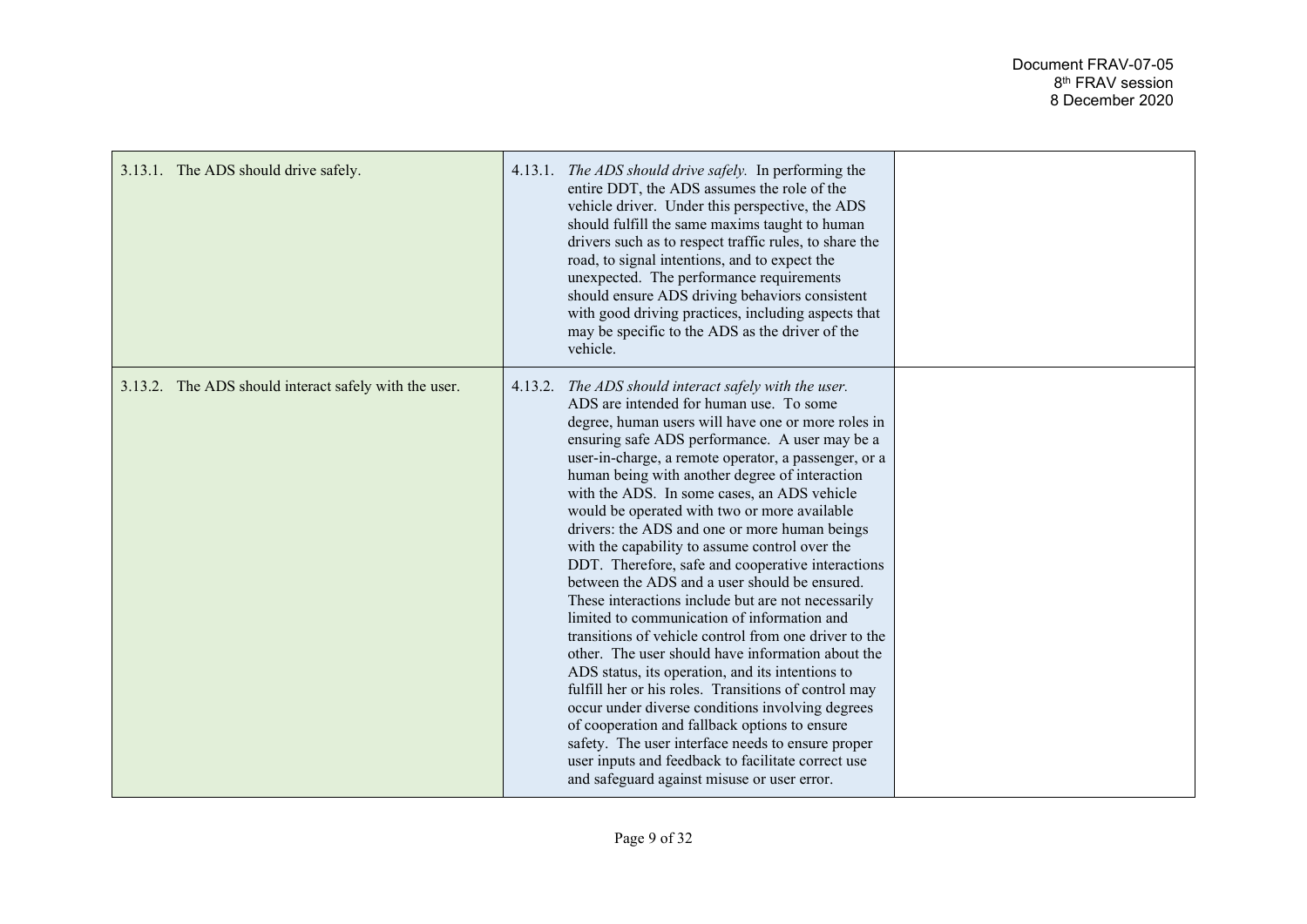| 3.13.3. The ADS should manage safety-critical situations. | 4.13.3. The ADS should manage safety-critical situations.<br>Driving involves the assessment of risks and<br>responses to those risks, often involving degrees of<br>uncertainty. A driver cannot control the actions of<br>other road users or the conditions of the road<br>environment. Situations may arise that require a<br>driver to take evasive action. An unexpected<br>condition may require a period of ADS and user<br>cooperation or mutual support to complete a<br>transition of control. A fallback-ready user may<br>be unavailable. The ADS vehicle may be subject<br>to a collision caused by another road user. While<br>performing the DDT (or even part of the DDT<br>during a transition of control), the ADS should<br>manage responses to such safety-critical<br>conditions to avoid and/or mitigate risks. |  |
|-----------------------------------------------------------|----------------------------------------------------------------------------------------------------------------------------------------------------------------------------------------------------------------------------------------------------------------------------------------------------------------------------------------------------------------------------------------------------------------------------------------------------------------------------------------------------------------------------------------------------------------------------------------------------------------------------------------------------------------------------------------------------------------------------------------------------------------------------------------------------------------------------------------|--|
| 3.13.4. The ADS should safely manage failure modes.       | 4.13.4. The ADS should safely manage failure modes. A<br>condition, such as an internal malfunction or<br>damage to a component, may render an ADS<br>operationally unsafe. The ADS should detect and<br>respond to such conditions. ADS may also have<br>diverse strategies and capabilities to safely permit<br>continued operation in the presence of a failure.<br>This perspective aims to ensure that failures<br>specific to the functioning of ADS hardware and<br>software do not result in unreasonable risks to<br>safety.                                                                                                                                                                                                                                                                                                  |  |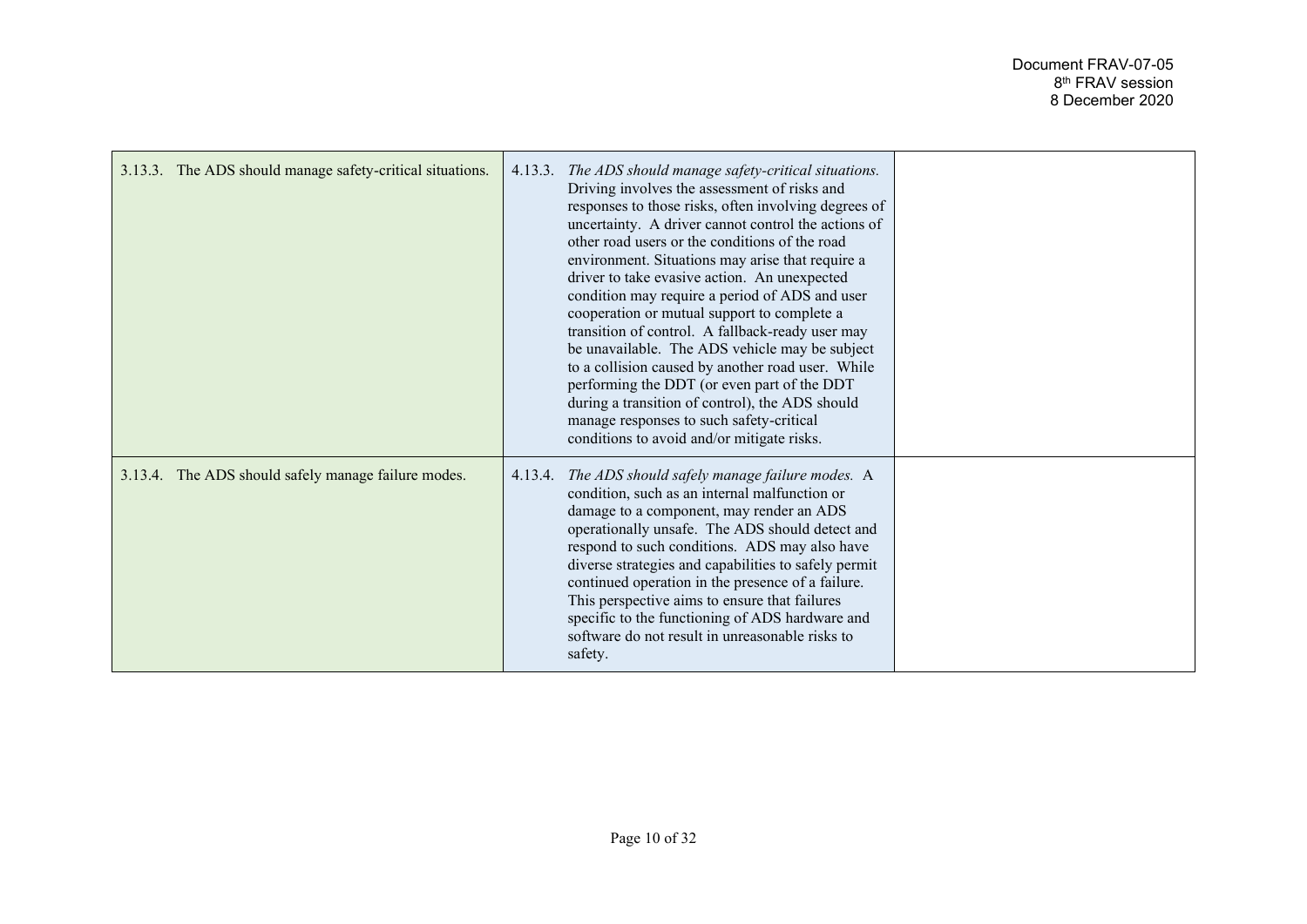| 3.13.5<br>The ADS should maintain a safe operational state. | 4.13.5 The ADS should maintain a safe operational state.<br>As a software-driven system, an ADS may be<br>impacted for better or for worse by the evolution<br>of technologies. Motor vehicles may remain in<br>use for two decades or more which requires<br>attention to ensure that the ADS remains<br>operationally safe throughout the useful life of the<br>vehicle. This perspective aims to address ADS<br>responses to external factors that may arise during<br>the useful life of the ADS vehicle, including<br>verification of its operational state pursuant to a<br>collision, vulnerabilities that may arise with<br>technological changes, and obsolescence. |  |
|-------------------------------------------------------------|------------------------------------------------------------------------------------------------------------------------------------------------------------------------------------------------------------------------------------------------------------------------------------------------------------------------------------------------------------------------------------------------------------------------------------------------------------------------------------------------------------------------------------------------------------------------------------------------------------------------------------------------------------------------------|--|
|-------------------------------------------------------------|------------------------------------------------------------------------------------------------------------------------------------------------------------------------------------------------------------------------------------------------------------------------------------------------------------------------------------------------------------------------------------------------------------------------------------------------------------------------------------------------------------------------------------------------------------------------------------------------------------------------------------------------------------------------------|--|

| 4.   | <b>Operational Design Domain (ODD)</b>                                                                                                                                                          |  |
|------|-------------------------------------------------------------------------------------------------------------------------------------------------------------------------------------------------|--|
| 4.1. | This chapter concerns the description of an<br>Operational Design Domain (ODD).                                                                                                                 |  |
| 4.2. | For the assessment of vehicle safety, the vehicle<br>manufacturer should describe the ODD of each<br>ADS feature available on the vehicle in accordance<br>with the provisions of this chapter. |  |
| 4.3. | The purpose of an ODD description is to inform<br>determinations on the requirements and scenarios<br>applicable to an ADS feature.                                                             |  |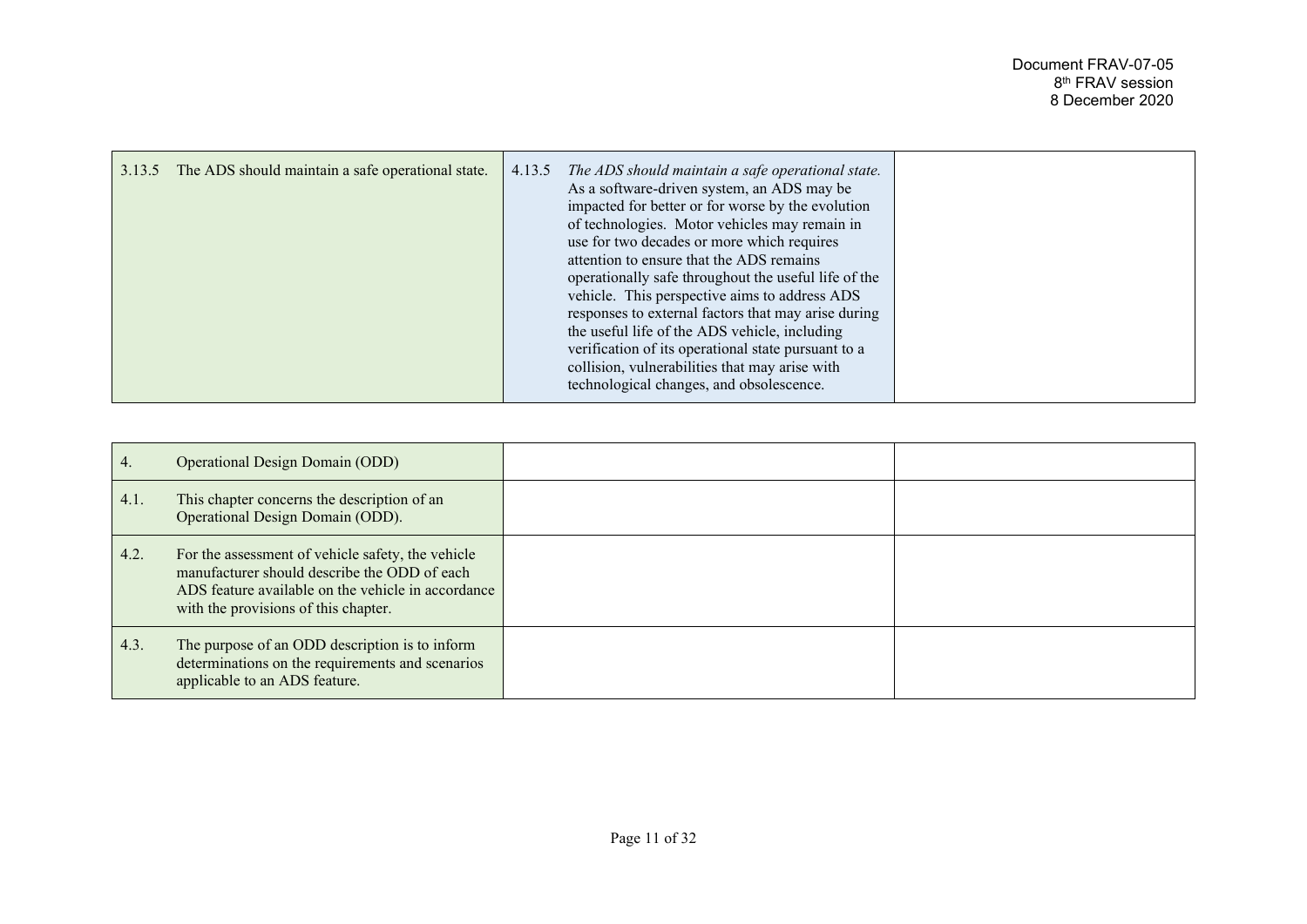| 5.4.   | The ODD description shall include (at a<br>$minimum)$ :                                                                                                                         | FRAV has agreed to consider requirements<br>for the content of an ODD description during<br>the course of drafting proposals for<br>functional requirements. As noted above, the<br>ODD description should be aligned with the<br>requirements in a manner that facilitates<br>decisions on which requirements are<br>applicable to a given ADS. |
|--------|---------------------------------------------------------------------------------------------------------------------------------------------------------------------------------|--------------------------------------------------------------------------------------------------------------------------------------------------------------------------------------------------------------------------------------------------------------------------------------------------------------------------------------------------|
| 5.4.1. | Roadway types [Road conditions]<br>(motorways/expressways, general roads, number<br>of lanes, existence of lane marks, roads dedicated<br>to automated driving vehicles, etc.)] | Not addressed in this document.                                                                                                                                                                                                                                                                                                                  |
| 5.4.2. | Geographic area [Geographical area (urban and<br>mountainous areas, geofence setting, etc.)]                                                                                    | Not addressed in this document.                                                                                                                                                                                                                                                                                                                  |
| 5.4.3. | Speed range                                                                                                                                                                     | Not addressed in this document.                                                                                                                                                                                                                                                                                                                  |
| 5.4.4. | Environmental conditions [Environmental<br>conditions (weather, night-time limitations, etc.)]                                                                                  | Not addressed in this document.                                                                                                                                                                                                                                                                                                                  |
| 5.4.5. | V2X dependencies (e.g., dependence on<br>connectivity and availability of vehicle,<br>infrastructure or other external sources of data)                                         | Not addressed in this document.                                                                                                                                                                                                                                                                                                                  |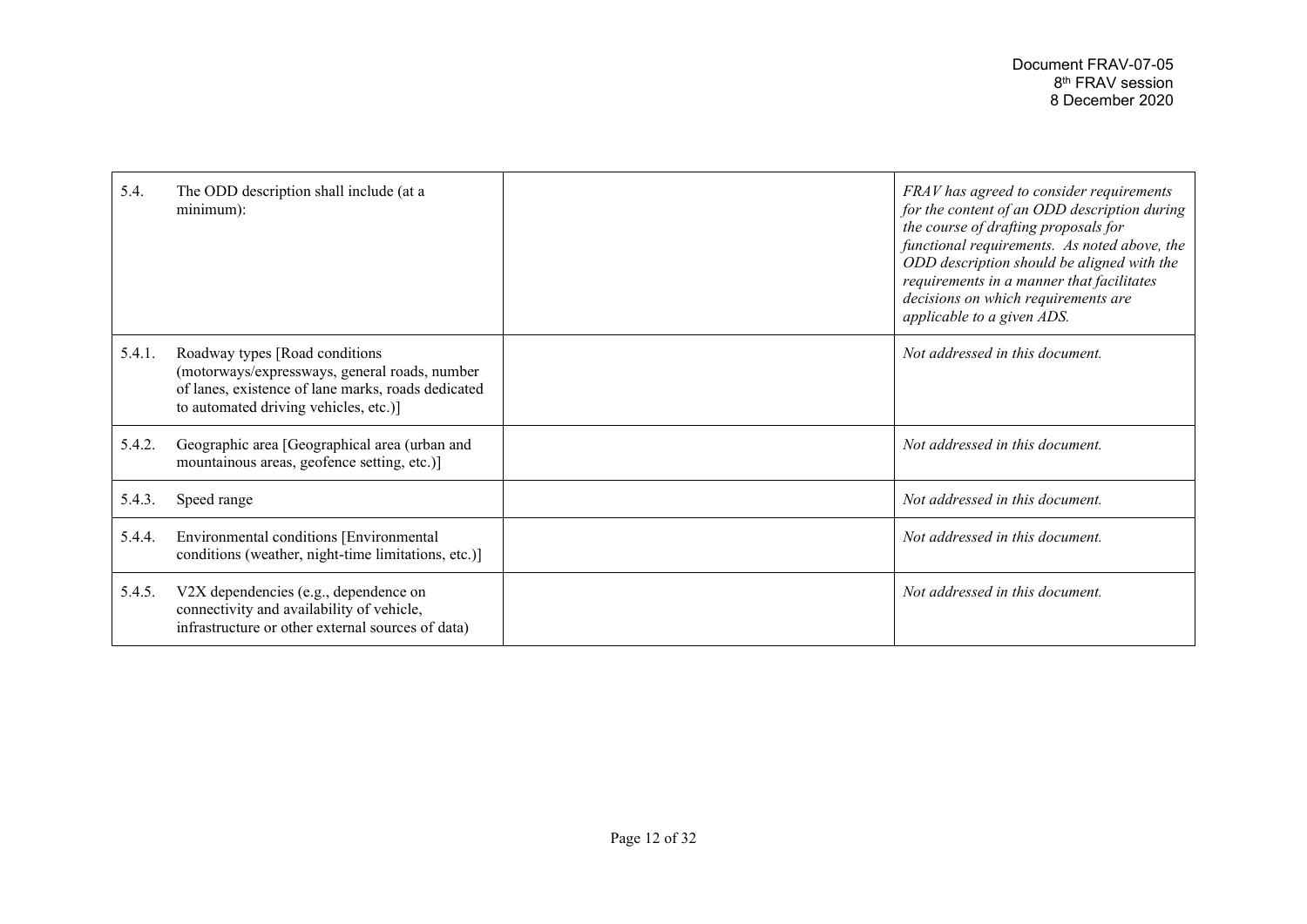*categories of requirements in whatever way* 

*seems best.*

| 5.4.6. | Other constraints [Other conditions that must be<br>fulfilled for the safe operation of the ADS.] | Not addressed in this document. FRAV notes<br>the proposal from China to define "ODC" as<br>a broader level of design constraints than<br>covered by ODD. FRAV has agreed in<br>principle that ODD refers to ambient<br>conditions (i.e., conditions surrounding the<br>vehicle). FRAV has agreed that other design<br>constraints (such as reliance on the user to<br>fulfill safety-critical roles outside the ADS<br>capabilities) may be relevant to<br>manufacturer descriptions of an ADS. FRAV<br>has agreed to further consider the structure<br>and content of this chapter once the group<br>has a better understanding and consensus on<br>the items that should be covered by the ADS<br><i>descriptions.</i> |
|--------|---------------------------------------------------------------------------------------------------|---------------------------------------------------------------------------------------------------------------------------------------------------------------------------------------------------------------------------------------------------------------------------------------------------------------------------------------------------------------------------------------------------------------------------------------------------------------------------------------------------------------------------------------------------------------------------------------------------------------------------------------------------------------------------------------------------------------------------|
| 5.     | ADS Performance Requirements                                                                      | This addition proposes to group all the ADS<br>performance requirements under a single<br>heading. Based on future FRAV decisions,<br>subsections could be added to group                                                                                                                                                                                                                                                                                                                                                                                                                                                                                                                                                 |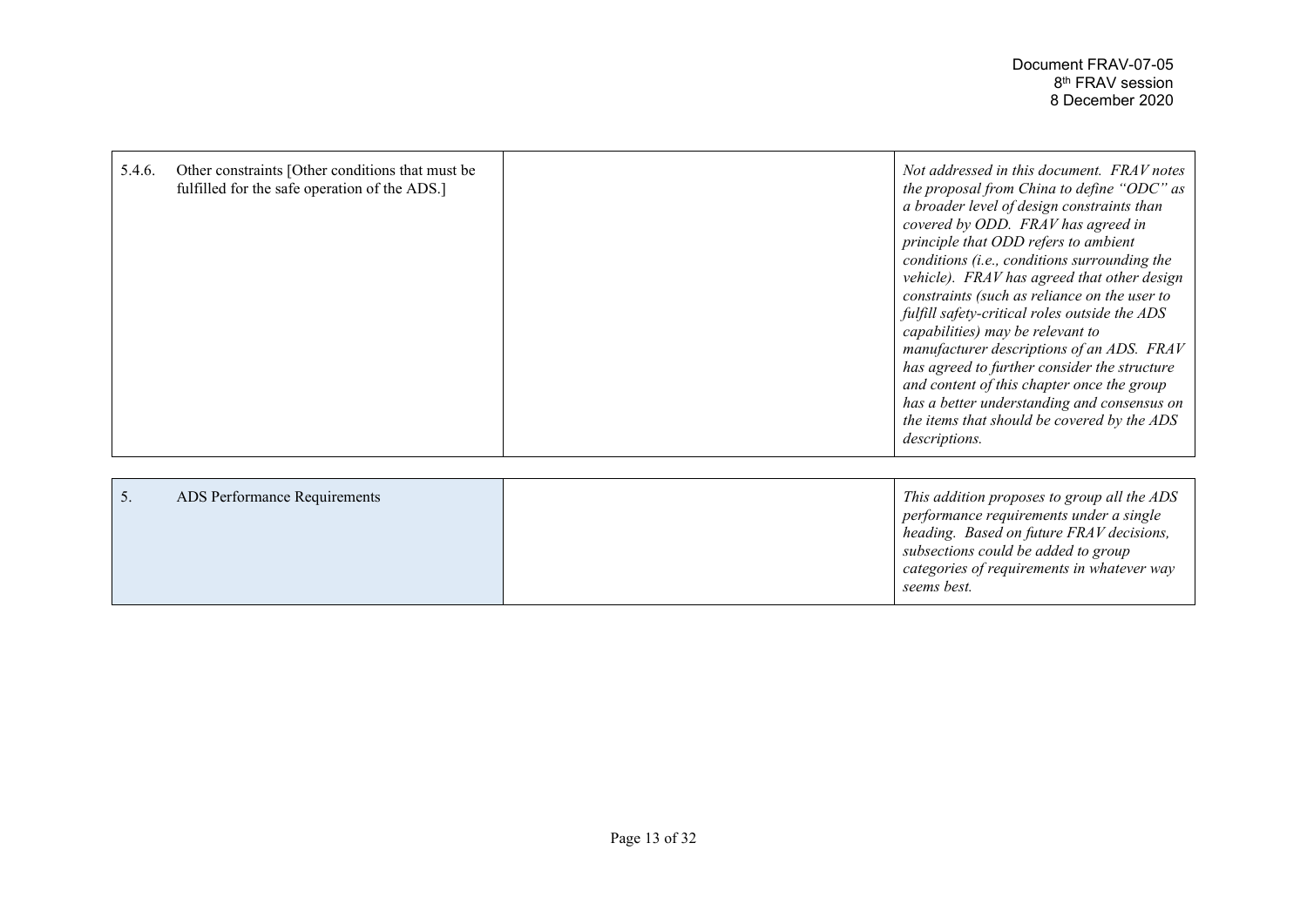## **⸺NO CHANGES HAVE BEEN MADE FROM THE PREVIOUS VERSION AFTER THIS POINT⸺**

*FRAV has begun a review of proposals for safety requirements collected from across its stakeholder group (shown below). These proposals have been consolidated and tentatively categorized in document FRAV-07-10.* FRAV has begun a process to describe the intent of these proposals in accordance with the safety perspectives described *under paragraph 4.13. above. The outcomes of this process will be reflected in an updated version of document FRAV-06-04. Following FRAV consideration of this revised document, the outcomes will be transposed into Document 5, especially under section 5 concerning ADS performance requirements. FRAV will pursue an iterative process to derive safety requirements from this elaboration of the initial perspectives (aka, starting points) to reach optimal levels of detail to enable the assessment of an ADS. Simultaneously, FRAV will identify ODD conditions relevant to the performance requirements for inclusion under section 4 concerning ODD. These conditions will be elaborated to provide measurable/verifiable descriptions and structured to facilitate public understanding of ADS uses and limitations and to provide a basis for assessment of an individual ADS with regard to the safety requirements.*

| 4.1. | It is necessary to clearly define the split in<br>responsibilities between the driver and the ADS.                                                                                                                                                                                                                                                                                                                                                                                                                                                                                                                    | Not addressed in this document. |
|------|-----------------------------------------------------------------------------------------------------------------------------------------------------------------------------------------------------------------------------------------------------------------------------------------------------------------------------------------------------------------------------------------------------------------------------------------------------------------------------------------------------------------------------------------------------------------------------------------------------------------------|---------------------------------|
| 4.2. | When in automated mode, the<br>automated/autonomous vehicle should be free of<br>unreasonable safety risks to the driver and other<br>road users and ensure compliance with road traffic<br>regulations. This level of safety implies that an<br>automated/autonomous vehicle shall not cause any<br>non-tolerable risk [introduce unreasonable risks],<br>meaning that automated/autonomous vehicle<br>systems, while in automated mode, shall not cause<br>any traffic accidents [incidents/events] resulting in<br>[destruction of property,] injury or death that were<br>reasonably foreseeable and preventable. | Not addressed in this document. |
| 4.3. | In terms of its alignment with the NATM<br>structure, System Safety is closely associated with<br>the Audit phase(s) under development by VMAD<br>where manufacturer documentation provides a<br>basis for an assessment of vehicle system design<br>safety and safe performance across traffic<br>scenarios applicable to the vehicle.                                                                                                                                                                                                                                                                               | Not addressed in this document. |
| 4.4. | Requirements under consideration include:                                                                                                                                                                                                                                                                                                                                                                                                                                                                                                                                                                             | Not addressed in this document. |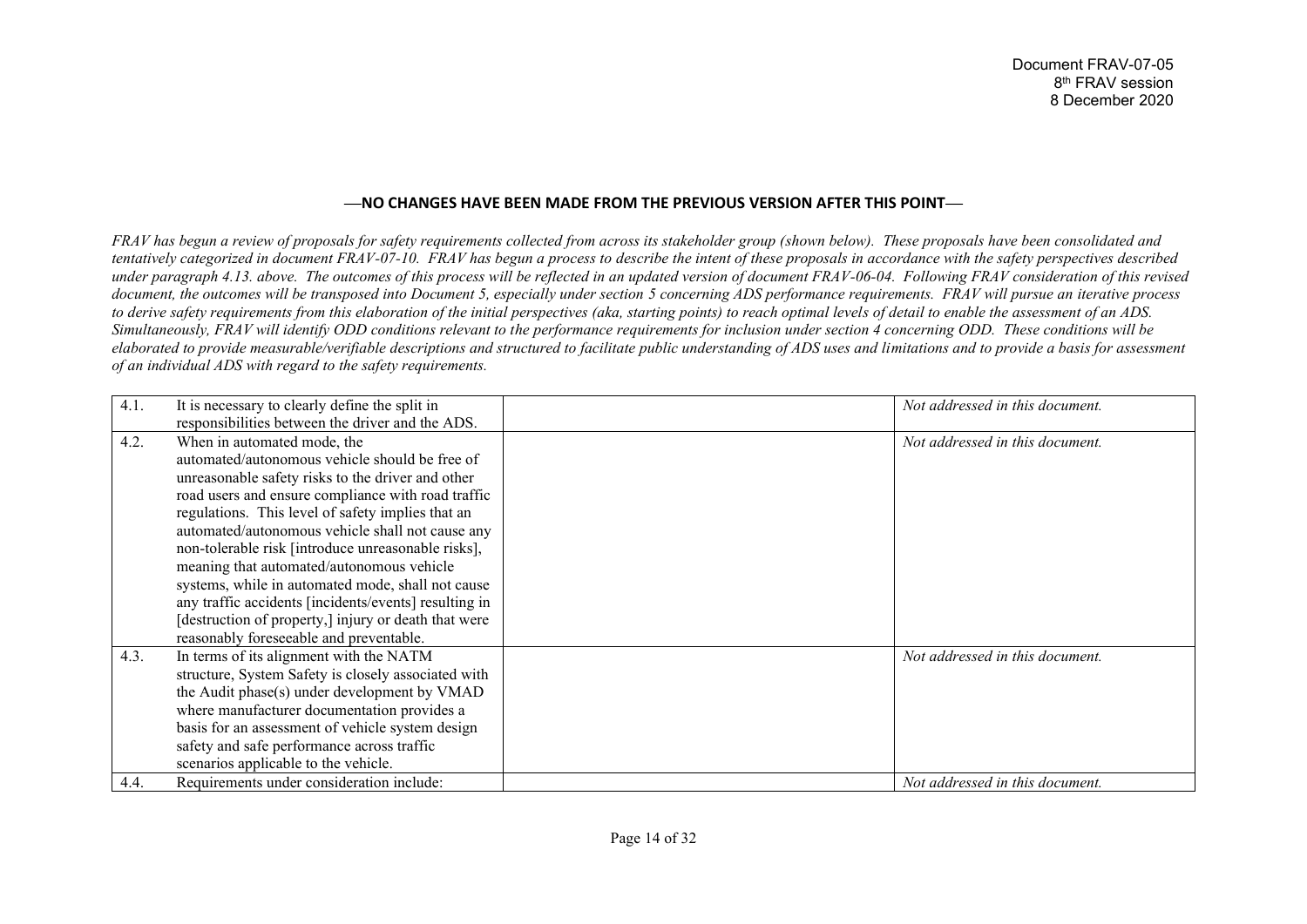| 4.4.1. | The Automated Driving System (ADS) shall react<br>to unforeseen situations in a way that minimizes<br>risk.                                                                                                                                                                                                                                         | Not addressed in this document. |
|--------|-----------------------------------------------------------------------------------------------------------------------------------------------------------------------------------------------------------------------------------------------------------------------------------------------------------------------------------------------------|---------------------------------|
| 4.4.2. | The vehicle shall demonstrate adequate mitigation<br>of risks (e.g. approaching ODD boundaries), safe<br>driving behavior and good Human Machine<br>Interface.                                                                                                                                                                                      | Not addressed in this document. |
| 4.4.3. | The system shall minimize the risks to vulnerable<br>road users (VRU) in the case of an imminent<br>collision (e.g., hit vehicle instead of VRU)                                                                                                                                                                                                    | Not addressed in this document. |
| 4.4.4. | When in the automated driving mode, the vehicle<br>shall not cause any traffic collision that are<br>rationally [reasonably] foreseeable and<br>preventable. Any avoidable accident shall be<br>avoided.                                                                                                                                            | Not addressed in this document. |
| 4.4.5. | When in automated driving mode, the automated<br>vehicle drives and shall replace the driver for all<br>the driving tasks for all the situations which can be<br>reasonably expected in the ODD.                                                                                                                                                    | Not addressed in this document. |
| 4.4.6. | [The nominal operation of the ADS shall result in<br>equal or safer performance than a human driver.<br>i.e. achieve a neutral or positive risk balance.] [<br>The overall safety target shall be at least as good<br>as manual driving, i.e. P (accident with fatalities)<<br>10-8 /h and P(accident with light or severe<br>injuries) $<$ 10-7/h. | Not addressed in this document. |
| 4.4.7. | Activation and use of the vehicle in automated<br>mode shall only be possible within the boundaries<br>of the automated driving system's operational<br>design domain.                                                                                                                                                                              | Not addressed in this document. |
| 4.4.8. | If an update renders the system obsolete or<br>otherwise no longer supported, it shall not permit<br>activation                                                                                                                                                                                                                                     | Not addressed in this document. |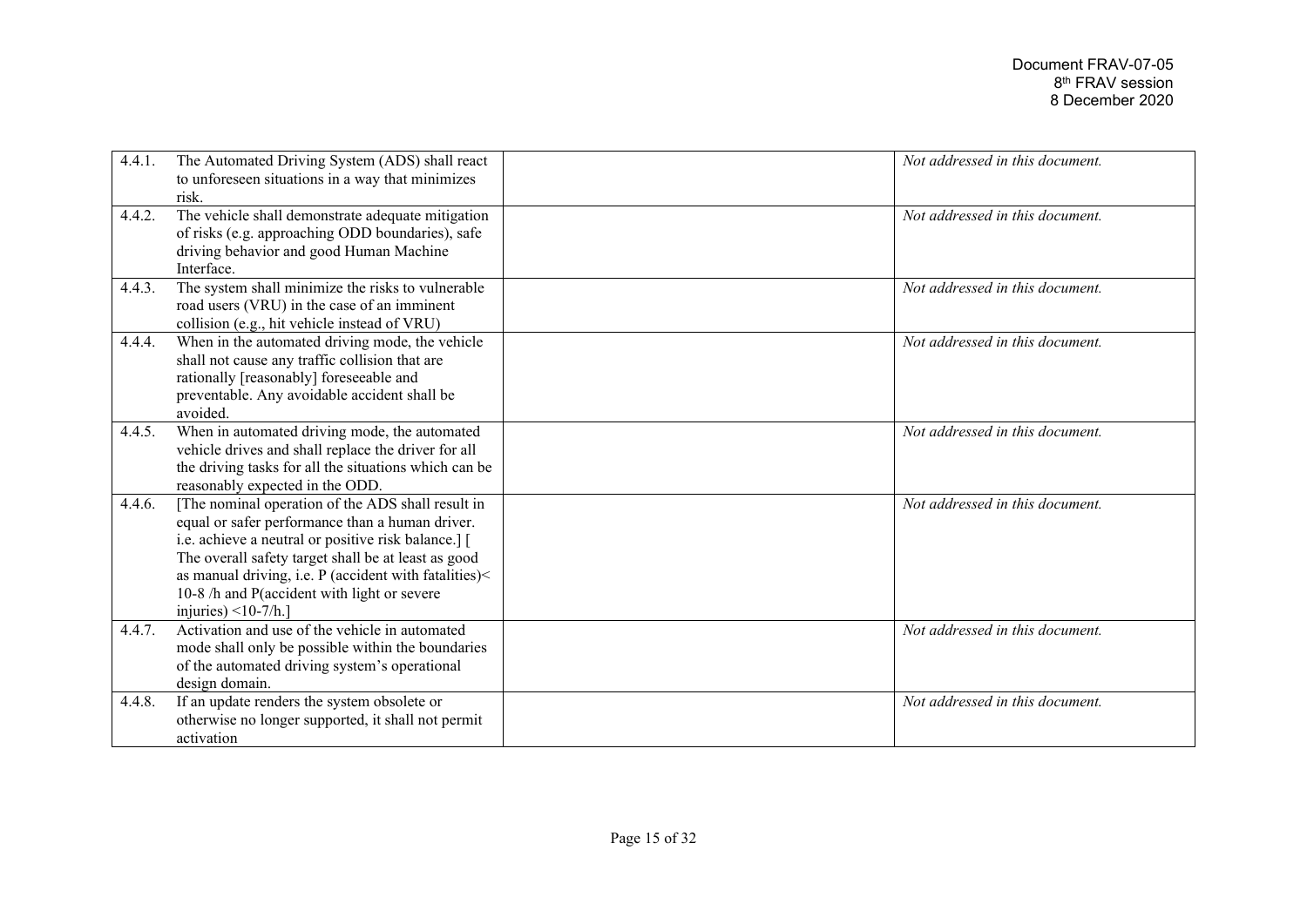| Dynamic behavior in road traffic<br>4.4.9.                                                                                                                                                                                                                                                                                                                                                                                                                                                                                                                                                                            | Not addressed in this document. |
|-----------------------------------------------------------------------------------------------------------------------------------------------------------------------------------------------------------------------------------------------------------------------------------------------------------------------------------------------------------------------------------------------------------------------------------------------------------------------------------------------------------------------------------------------------------------------------------------------------------------------|---------------------------------|
| 4.4.9.1. When in automated driving mode,                                                                                                                                                                                                                                                                                                                                                                                                                                                                                                                                                                              | Not addressed in this document. |
| 4.4.9.1.1. The vehicle shall respond to reasonably<br>foreseeable conditions within its operating<br>environment without causing an event resulting<br>in [destruction of property,] injury or death; [The<br>system shall adapt to the driving conditions<br>(reduce speed on wet/snowy/icy/gravel roads or<br>due to visibility factors, road geometry)] [The<br>system shall anticipate possible collisions and<br>act in a manner to reduce their possibility of<br>occurrence] [The Automated Driving System<br>(ADS) shall not cause any traffic accidents that<br>are reasonably foreseeable and preventable.] | Not addressed in this document. |
| 4.4.9.1.2. The vehicle shall not disrupt the normal flow of<br>traffic [The Automated Driving System (ADS)<br>shall have predictable behavior] [The System<br>shall behave in a way that maintains the safe<br>flow of traffic and is predictable to other road<br>users and "comfortable" to occupants (following<br>distance, lane centering, gradual<br>acceleration/braking/steering, proper signaling)]<br>That Automated Driving System (ADS) shall<br>have predictable behaviour.]                                                                                                                             | Not addressed in this document. |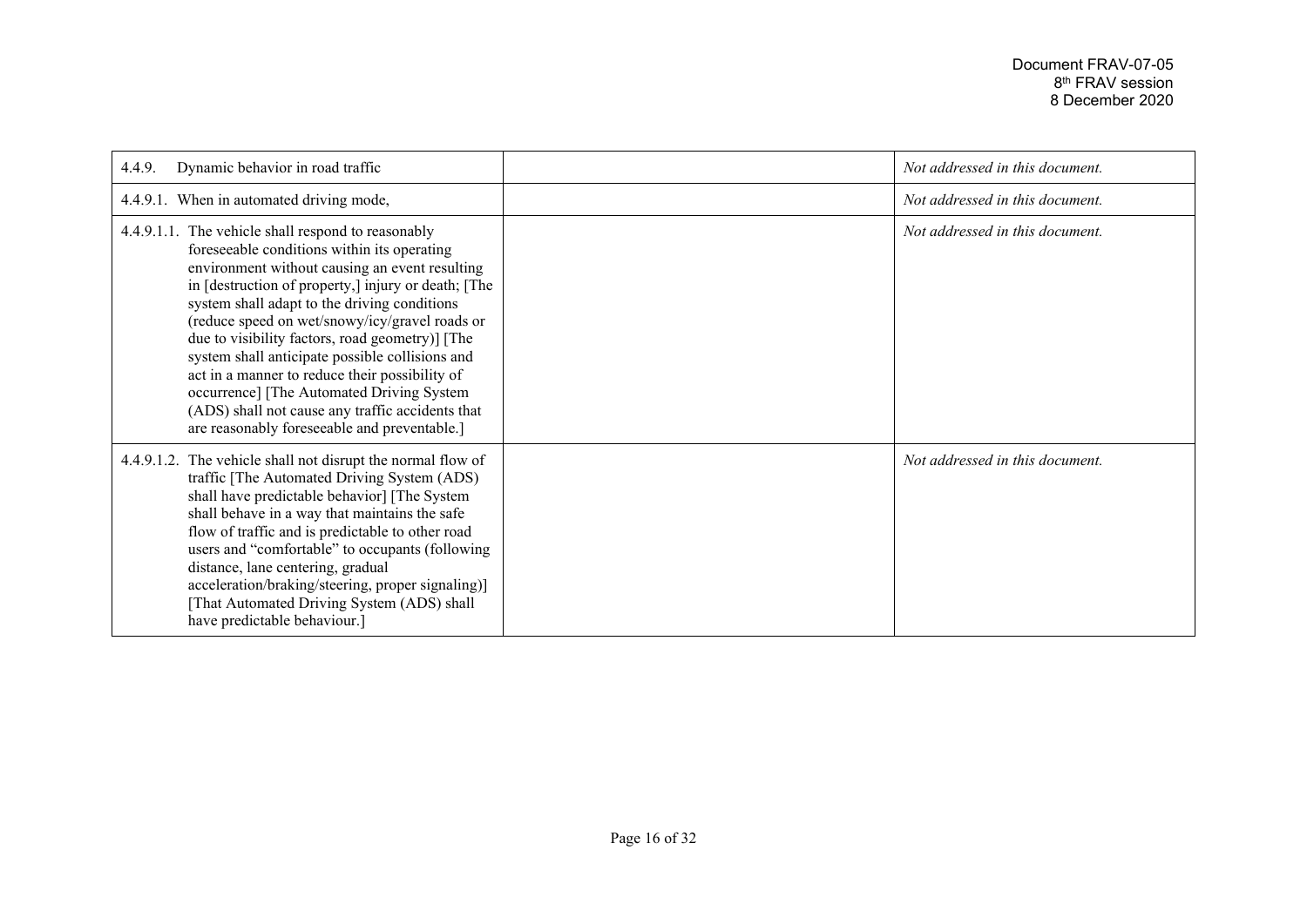| 4.4.9.1.3. The vehicle shall comply with all applicable<br>road traffic laws except in cases where<br>compliance would conflict with the above<br>subparagraphs. [The System must comply with<br>the traffic rules but may temporarily bend these<br>rules (during an emergency, uncommon or edge<br>case situation), if such actions reduce safety risks<br>or are required for the safe flow of traffic (e.g.,<br>crossing a double centre line to go around an<br>obstacle)] [The ADS shall drive in accordance<br>with the traffic rules. | Not addressed in this document. |
|-----------------------------------------------------------------------------------------------------------------------------------------------------------------------------------------------------------------------------------------------------------------------------------------------------------------------------------------------------------------------------------------------------------------------------------------------------------------------------------------------------------------------------------------------|---------------------------------|
| 4.4.9.1.4. The ADS shall prioritize actions that will<br>maintain the safe flow of traffic and prevent<br>collisions with other road users and objects.                                                                                                                                                                                                                                                                                                                                                                                       | Not addressed in this document. |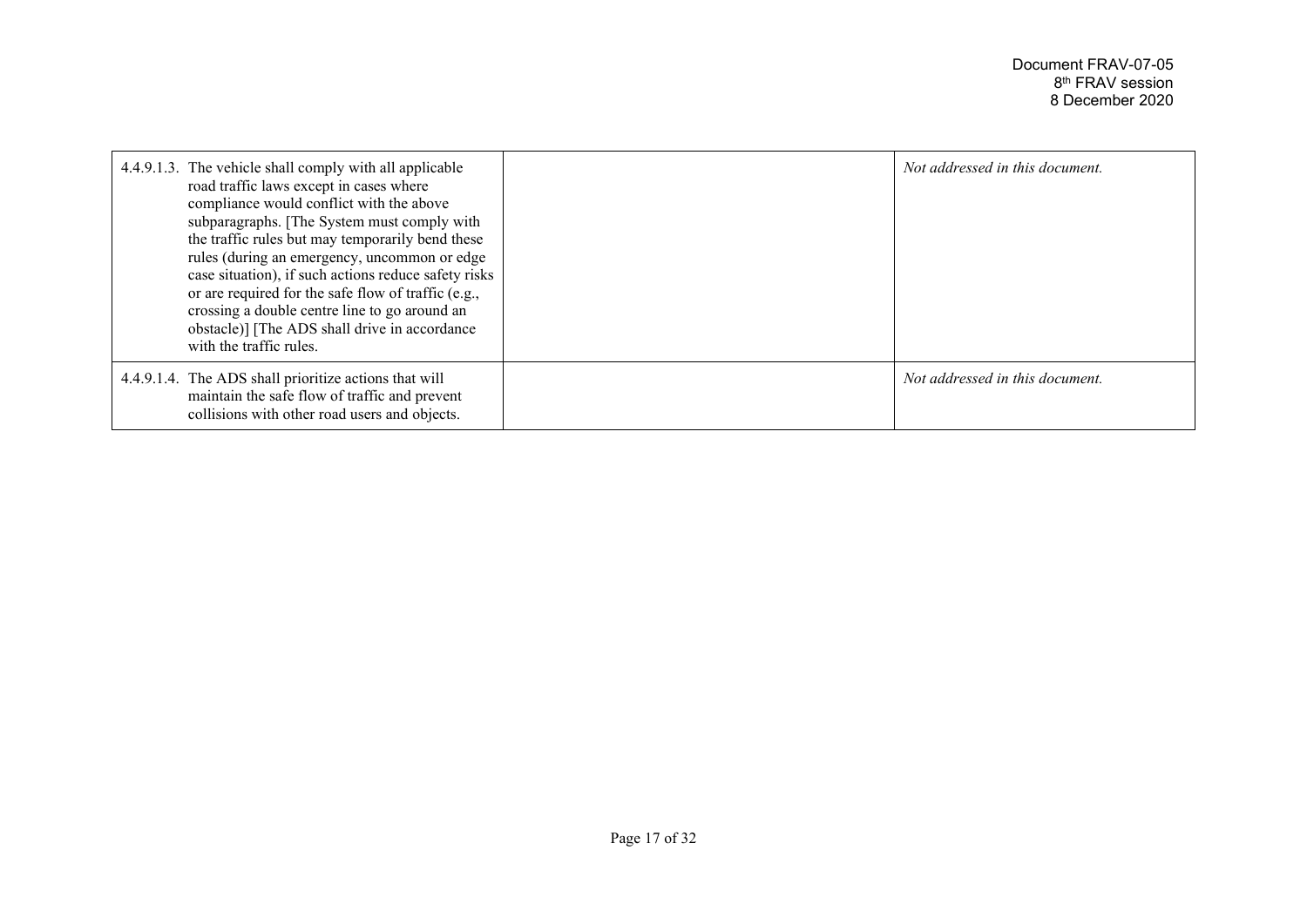| 6.   | <b>Execution of Dynamic Driving Tasks</b>                                                                                                                                                                                                                                                                                                                                                                                                                                                                                                                                                                                                                                                                                                                                                                                                                                                                                                                                | Not addressed in this document. |
|------|--------------------------------------------------------------------------------------------------------------------------------------------------------------------------------------------------------------------------------------------------------------------------------------------------------------------------------------------------------------------------------------------------------------------------------------------------------------------------------------------------------------------------------------------------------------------------------------------------------------------------------------------------------------------------------------------------------------------------------------------------------------------------------------------------------------------------------------------------------------------------------------------------------------------------------------------------------------------------|---------------------------------|
| 6.1. | This chapter refers to physical demonstration that<br>a vehicle can safely respond to reasonably<br>foreseeable conditions applicable to its vehicle<br>automation system. Vehicle automation systems<br>will execute dynamic driving tasks (DDT). The<br>DDT encompasses all of the real-time operational<br>and tactical functions required to operate a vehicle<br>in on-road traffic including without limitation:<br>Lateral vehicle motion control via steering<br>(operational)<br>Longitudinal vehicle motion control via<br>٠<br>acceleration and deceleration (operational)<br>Monitoring the driving environment via object<br>$\bullet$<br>and event detection, recognition,<br>classification, and response preparation<br>(operational and tactical)<br>Object and event response execution<br>$\bullet$<br>(operational and tactical)<br>Maneuver planning (tactical)<br>Enhancing conspicuity via lighting, signaling<br>and gesturing, etc. (tactical). | Not addressed in this document. |
| 6.2. | For simplification purposes, SAE J3016 refers to<br>the third and fourth items collectively as Object<br>and Event Detection and Response (OEDR). In<br>line with its Terms of Reference and the<br>Framework Document, FRAV accepts this<br>shorthand, describing the DDT as the complete<br>OEDR and longitudinal/lateral motion control.                                                                                                                                                                                                                                                                                                                                                                                                                                                                                                                                                                                                                              | Not addressed in this document. |
| 6.3. | This chapter is closely associated with the physical<br>testing phase(s) of the NATM proposals under<br>discussion within VMAD (e.g., manufacturer on-<br>road and track testing, third-party track and real-<br>world testing).                                                                                                                                                                                                                                                                                                                                                                                                                                                                                                                                                                                                                                                                                                                                         | Not addressed in this document. |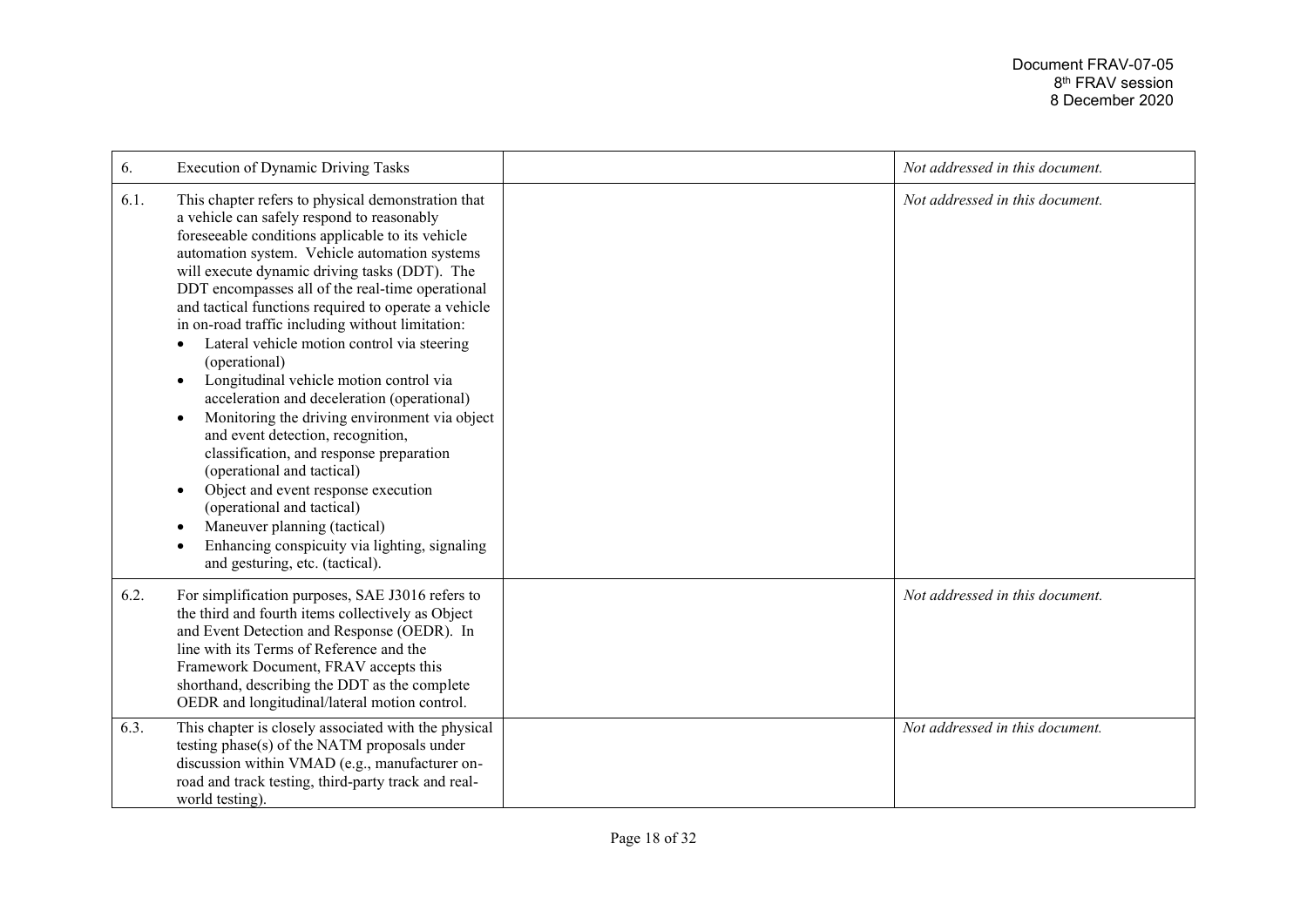| 6.4.   | Object and Event Detection and Response (OEDR)                | Not addressed in this document. |
|--------|---------------------------------------------------------------|---------------------------------|
| 6.4.1. | "Object and Event Detection and Response                      | Not addressed in this document. |
|        | (OEDR)" means the detection by an ADS of                      |                                 |
|        | circumstances that are relevant to the immediate              |                                 |
|        | driving task, as well as the implementation of the            |                                 |
|        | appropriate response to such circumstances.                   |                                 |
| 6.4.2. | The ADS shall have OEDR capabilities that                     | Not addressed in this document. |
|        | support safe and appropriate actions when                     |                                 |
|        | subjected to reasonably foreseeable scenarios                 |                                 |
|        | within the ODD.                                               |                                 |
| 6.4.3. | The automated driving system shall detect and                 | Not addressed in this document. |
|        | classify objects and events that may be reasonably            |                                 |
|        | expected within its operational domain. [The                  |                                 |
|        | system shall be able to classify static and dynamic           |                                 |
|        | objects in its defined field of view which are                |                                 |
|        | foreseeable in the OD (at minimum, it must                    |                                 |
|        | classify: light vehicles, heavy vehicles,                     |                                 |
|        | pedestrians, cyclists, motorcyclist, emergency                |                                 |
|        | vehicles, animals, traffic control devices, traffic           |                                 |
|        | signs )]                                                      |                                 |
| 6.4.4. | Objects and events include, but are not limited to,           | Not addressed in this document. |
|        | the following:                                                |                                 |
|        | 6.4.4.1. The system shall be able to detect the roadway       | Not addressed in this document. |
|        | 6.4.4.2. The system shall be able to identify lane location   | Not addressed in this document. |
|        | (w/, w/o markings)                                            |                                 |
|        | 6.4.4.3. The system shall be able to detect and identify lane | Not addressed in this document. |
|        | markings                                                      |                                 |
|        | 6.4.4.4. The system shall be able to detect objects in its    | Not addressed in this document. |
|        | defined field of view                                         |                                 |
|        | 6.4.4.5. The system shall be able to estimate the speed and   | Not addressed in this document. |
|        | heading of objects                                            |                                 |
|        | 6.4.4.6. The system shall be able to recognize and respond    | Not addressed in this document. |
|        | to traffic control devices, traffic signs and                 |                                 |
|        | infrastructure including the state of traffic control         |                                 |
|        | devices                                                       |                                 |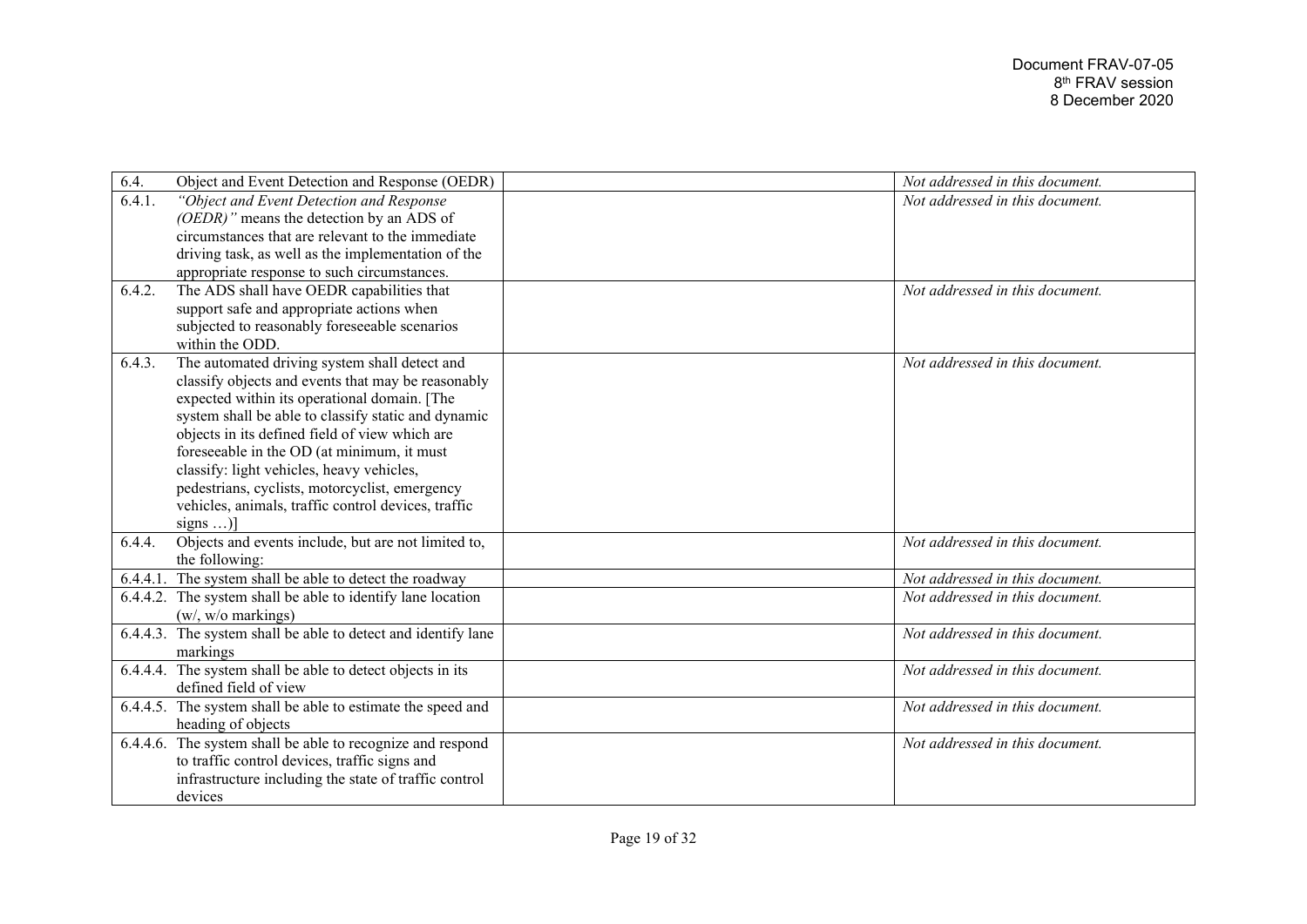| 6.4.4.7. The system shall be able to detect indications of      | Not addressed in this document. |
|-----------------------------------------------------------------|---------------------------------|
| object intent (e.g., turn signal, acceleration,                 |                                 |
| location in lane, body position, eye glaze)                     |                                 |
| The system shall be able to predict the behavior of<br>6.4.4.8. | Not addressed in this document. |
| detected objects and take appropriate action to                 |                                 |
| reduce the risk of collisions                                   |                                 |
| 6.4.4.9. The system shall treat objects which cannot be         | Not addressed in this document. |
| classified with increased uncertainty                           |                                 |
| 6.4.4.10. The system shall be able to recognize and react to    | Not addressed in this document. |
| service providers with responsibilities to direct               |                                 |
| traffic (e.g., police, construction worker)                     |                                 |
| 6.4.4.11. The system shall take into consideration that other   | Not addressed in this document. |
| road users may not respect traffic laws                         |                                 |
| 6.4.4.12. The system shall detect and respond appropriately     | Not addressed in this document. |
| to emergency service vehicles (e.g., yielding the               |                                 |
| right of way at intersections)                                  |                                 |
| 6.4.4.13. The system sensors shall be capable of detecting      | Not addressed in this document. |
| objects within the lane in front of the vehicle up to           |                                 |
| at least the minimal braking distance required for              |                                 |
| the vehicle to come to a full stop                              |                                 |
| 6.4.4.14. The system shall not allow a lane change unless       | Not addressed in this document. |
| the rear sensors are capable of detecting objects to            |                                 |
| the immediate sides and in both rear adjacent lanes             |                                 |
| at a distance that would allow the maneuver                     |                                 |
| without requiring hard braking of an oncoming                   |                                 |
| vehicle                                                         |                                 |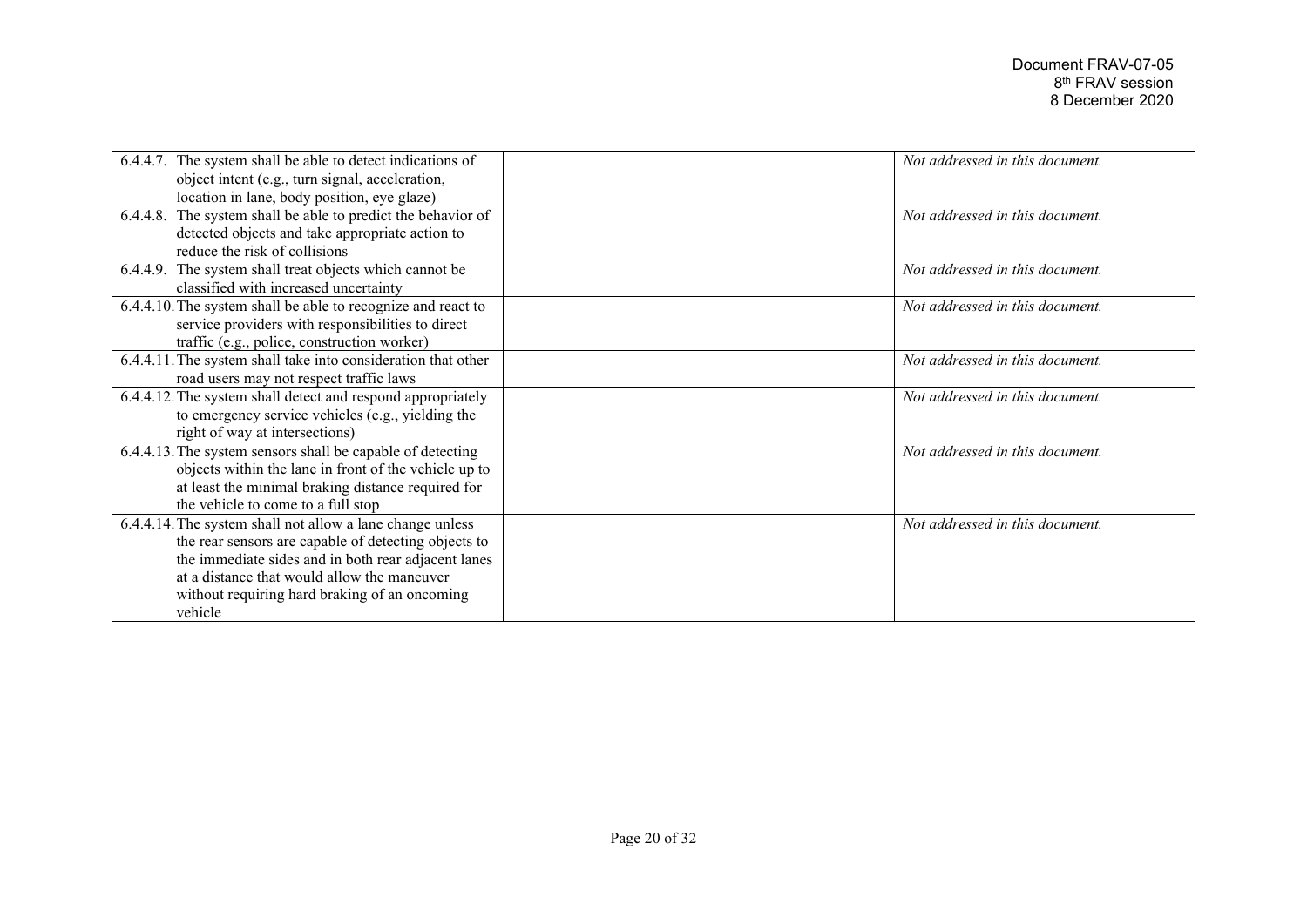| 6.4.4.15. The automated driving system shall detect         | Not addressed in this document. |
|-------------------------------------------------------------|---------------------------------|
| conditions within its operating environment that            |                                 |
| fall outside the boundaries of its operational design       |                                 |
| domain. [The ADS must be capable of identifying             |                                 |
|                                                             |                                 |
| when conditions defining the ODD are met and                |                                 |
| predicting when they will no longer be met.] [The           |                                 |
| automated driving system shall detect and respond           |                                 |
| to conditions within its operating environment that         |                                 |
| indicate the approach of boundaries of its                  |                                 |
| operational design domain as defined in paragraph           |                                 |
| 3.2. [explanation: for safe driving it is needed that       |                                 |
| detection and reaction are before the actual                |                                 |
| exceedance of the ODD]                                      |                                 |
| Longitudinal and lateral motion control<br>6.5.             | Not addressed in this document. |
| Normal Driving<br>6.5.1                                     | Not addressed in this document. |
| 6.5.1.1. The automated driving system shall execute         | Not addressed in this document. |
| longitudinal and lateral maneuvers in response to           |                                 |
| objects and events within its operational design            |                                 |
| domain.                                                     |                                 |
| 6.5.1.2. The automated driving system shall execute such    | Not addressed in this document. |
| maneuvers without causing outcomes resulting in             |                                 |
| injury or death.                                            |                                 |
| The automated driving system shall execute such<br>6.5.1.3. | Not addressed in this document. |
| maneuvers without disrupting the normal flow of             |                                 |
| the surrounding traffic. [The vehicle shall be able         |                                 |
| to keep a safe distance with other vehicles in front,       |                                 |
| exhibit caution in occluded areas, leave time and           |                                 |
| space for others in lateral maneuvers, be cautious          |                                 |
| with right-of-ways and if a traffic collision can be        |                                 |
| safely avoided without causing another it shall be          |                                 |
| avoided.] [When in the automated driving mode,              |                                 |
| the vehicle shall, as far as possible, have a               |                                 |
| predictable and careful behaviour and shall allow           |                                 |
| an appropriate interaction with other road users            |                                 |
| (e.g. obey to orders by authorities or                      |                                 |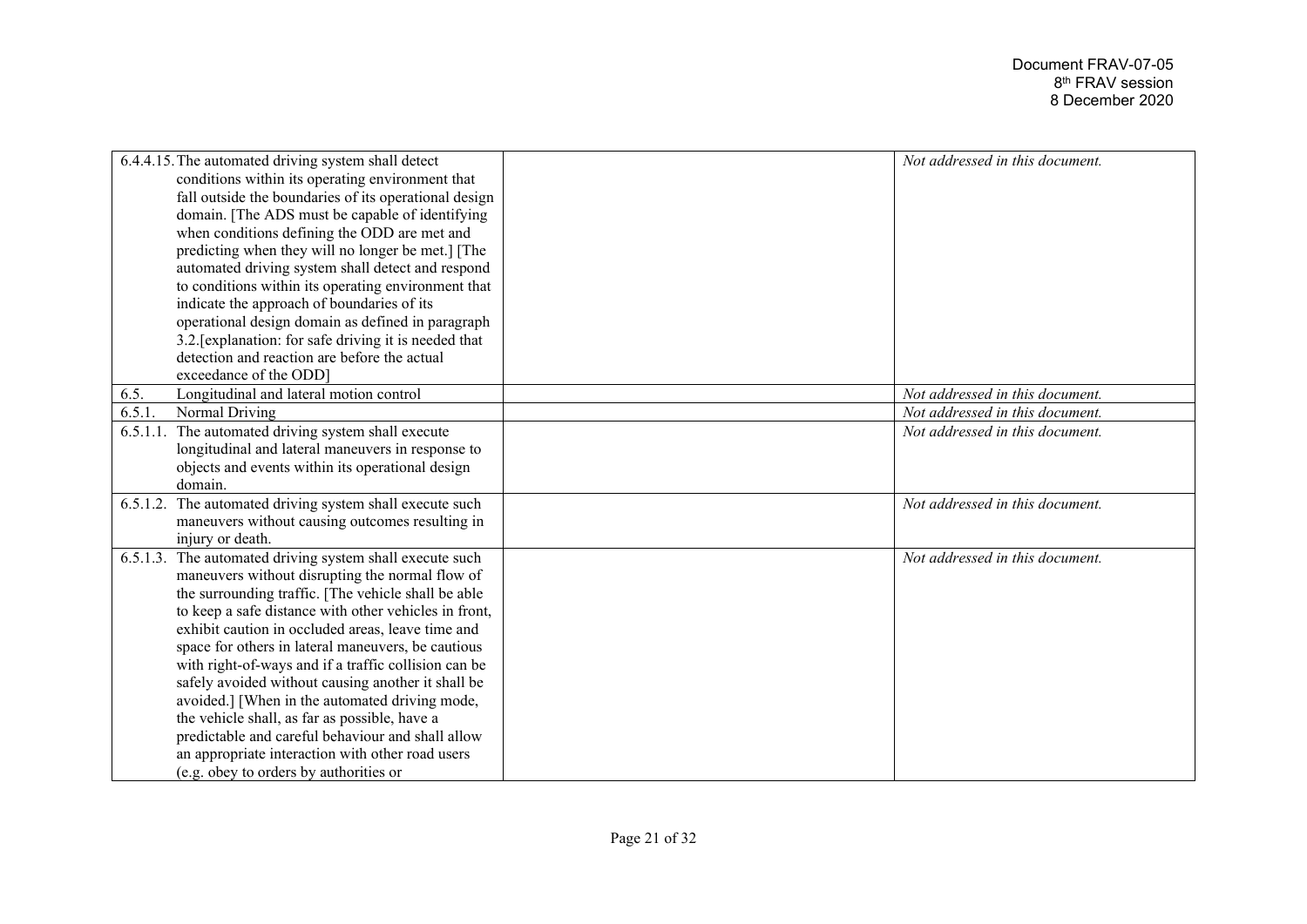|        | communication with other road users when<br>needed).   |                                 |
|--------|--------------------------------------------------------|---------------------------------|
| 6.5.2. | Other Driving                                          | Not addressed in this document. |
|        | 6.5.2.1. The automated driving system shall execute a  | Not addressed in this document. |
|        | failsafe [safe fallback] response when the             |                                 |
|        | conditions defined for its operational design          |                                 |
|        | domain are not present.                                |                                 |
|        | 6.5.2.2. The automated driving system shall execute an | Not addressed in this document. |
|        | emergency response when conditions for the             |                                 |
|        | execution of a failsafe [safe fallback] response are   |                                 |
|        | not present.                                           |                                 |
| 7.     | Human-Machine Interface/Operator Information           | Not addressed in this document. |
| 7.1.   | This chapter refers to internal and external human     | Not addressed in this document. |
|        | interactions with the automated vehicle and            |                                 |
|        | automation system. As with conventional                |                                 |
|        | vehicles, human ability to safely use the vehicle      |                                 |
|        | cannot involve significant learning curves.            |                                 |
|        | Therefore, automated vehicles will require a level     |                                 |
|        | of uniformity in their interactions with human         |                                 |
|        | users. To the extent that an automated system          |                                 |
|        | relies upon human involvement for safe operation,      |                                 |
|        | the automated vehicle will require measures to         |                                 |
|        | minimize risks of misuse and abuse and to respond      |                                 |
|        | safely in cases where the human driver fails to        |                                 |
|        | fulfill minimum requirements for safe use.             |                                 |
|        | Automated/autonomous vehicles that may require         |                                 |
|        | the driver to assume control of the driving task       |                                 |
|        | will require the means to assess driver awareness      |                                 |
|        | and readiness to perform the full driving task. In     |                                 |
|        | addition, automated vehicles will need means to        |                                 |
|        | interact safely with other road users (e.g. by means   |                                 |
|        | of external HMI on operational status of the           |                                 |
|        | vehicle, etc.).                                        |                                 |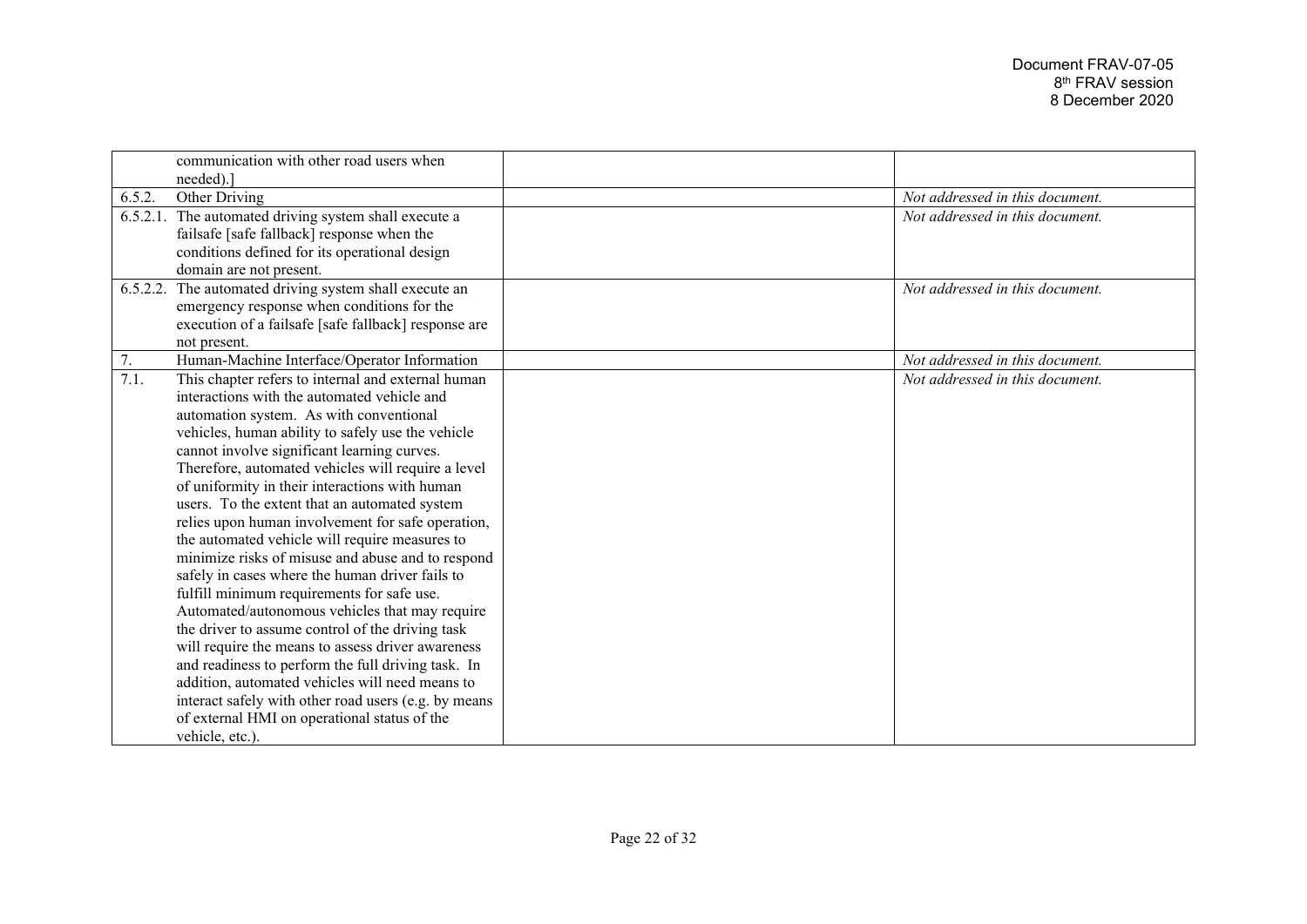| 7.2.<br>Requirements under consideration include:            | Not addressed in this document. |
|--------------------------------------------------------------|---------------------------------|
| 7.2.1<br>Activation and deactivation                         | Not addressed in this document. |
| 7.2.1.1. The activation of the ADS shall only be possible    | Not addressed in this document. |
| when the conditions of the ODD are met.                      |                                 |
| The vehicle manufacturer shall define the<br>7.2.1.2.        | Not addressed in this document. |
| operational design condition under which the                 |                                 |
| automated driving system is designed to be                   |                                 |
| activated, operated and deactivated.                         |                                 |
| 7.2.1.3. Human override of system control                    | Not addressed in this document. |
| 7.2.1.3.1. When the driver takes over control on his own     | Not addressed in this document. |
| (manual deactivation/override), the system shall             |                                 |
| not disturb the driver take over by inappropriate            |                                 |
| action (e.g. by switching off light by night).               |                                 |
| 7.2.1.3.2. Means shall be provided to humans (driver or if   | Not addressed in this document. |
| no driver, passenger or operation control center)            |                                 |
| to deactivate or override immediately the                    |                                 |
| automated mode in an easy manner (deliberate                 |                                 |
| action). The system may however momentarily                  |                                 |
| delay deactivation (and may include a driver take            |                                 |
| over request if there is a driver) when an                   |                                 |
| immediate human deactivation could                           |                                 |
| compromise safety.                                           |                                 |
| 7.2.1.3.3. Means shall be provided to the user to deactivate | Not addressed in this document. |
| or override the ADS in an easy manner. The                   |                                 |
| ADS may however momentarily delay                            |                                 |
| deactivation if safety is compromised by the                 |                                 |
| immediate input of the user.                                 |                                 |
| 7.2.1.3.4. When necessary the ADS shall protect the          | Not addressed in this document. |
| vehicle control against inadvertent or                       |                                 |
| undeliberate [unintentional] user intervention.              |                                 |
| 7.2.1.4. The ADS deactivation shall only be performed        | Not addressed in this document. |
| when it has been verified that the user has taken            |                                 |
| over control.                                                |                                 |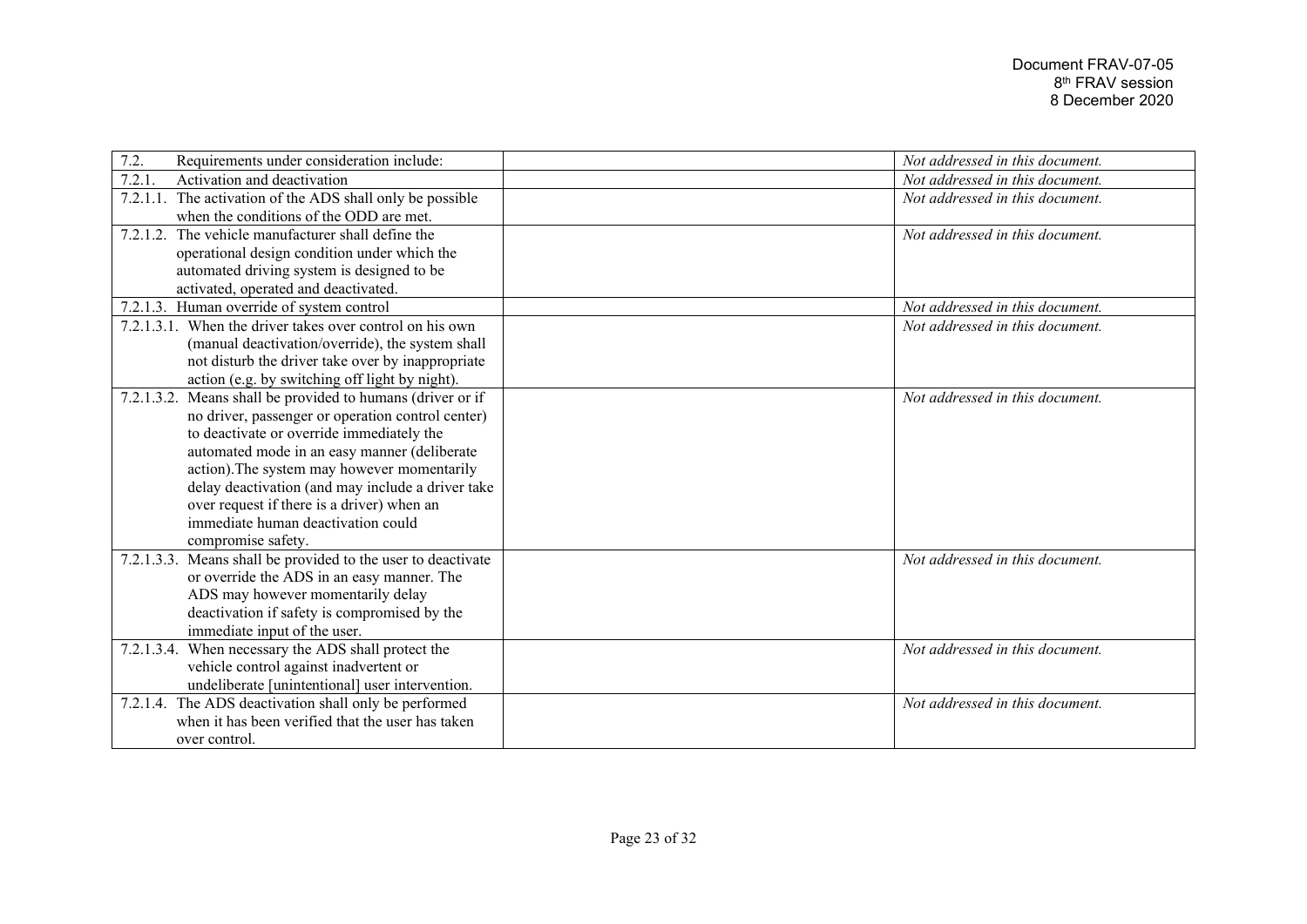| 7.2.2. | Vehicles equipped with automated driving systems     | Not addressed in this document. |
|--------|------------------------------------------------------|---------------------------------|
|        | that may require driver intervention (e.g.,          |                                 |
|        | transition demand) shall detect if the driver is     |                                 |
|        | available to take over the driving task by           |                                 |
|        | continuously monitoring the driver.                  |                                 |
|        | [Demonstration of driver availability (awareness,    |                                 |
|        | readiness and engagement) and override feature]      |                                 |
|        | [If the system shall monitor the take-over-ready     |                                 |
|        | driver, in the case of a level 3 system, the driver  |                                 |
|        | must remain available for system operation. In the   |                                 |
|        | case of a level 4+ system, a take-over request shall |                                 |
|        | not be issued to a driver who is unavailable.] [If   |                                 |
|        | the system is designed to request the driver to take |                                 |
|        | over under some circumstances, the system shall      |                                 |
|        | monitor whether the driver is ready to take over     |                                 |
|        | driving from the system. It shall ensure through     |                                 |
|        | appropriate design (e.g. driver monitoring system)   |                                 |
|        | and warnings that the driver remains available to    |                                 |
|        | respond to take over request and prevent any         |                                 |
|        | foreseeable and preventable misuse by the driver     |                                 |
|        | in the OD. ] [When the ADS is active it shall be     |                                 |
|        | capable of determining the user's status.] [If the   |                                 |
|        | system is designed to request and enable the user    |                                 |
|        | to take over control under some circumstances, the   |                                 |
|        | ADS shall ensure through appropriate design and      |                                 |
|        | warnings that the user remains available to          |                                 |
|        | respond to the takeover request.]                    |                                 |
| 7.2.3. | The system shall have intuitive user controls and    | Not addressed in this document. |
|        | communications systems. [If the vehicle has          |                                 |
|        | multiple systems with varying degrees of driver      |                                 |
|        | interaction, distinct symbols and activation         |                                 |
|        | methods shall be used to avoid mode confusion]       |                                 |
|        | [The mode concept shall be designed in a way that    |                                 |
|        | minimizes mode confusion at the user and system      |                                 |
|        | level.]                                              |                                 |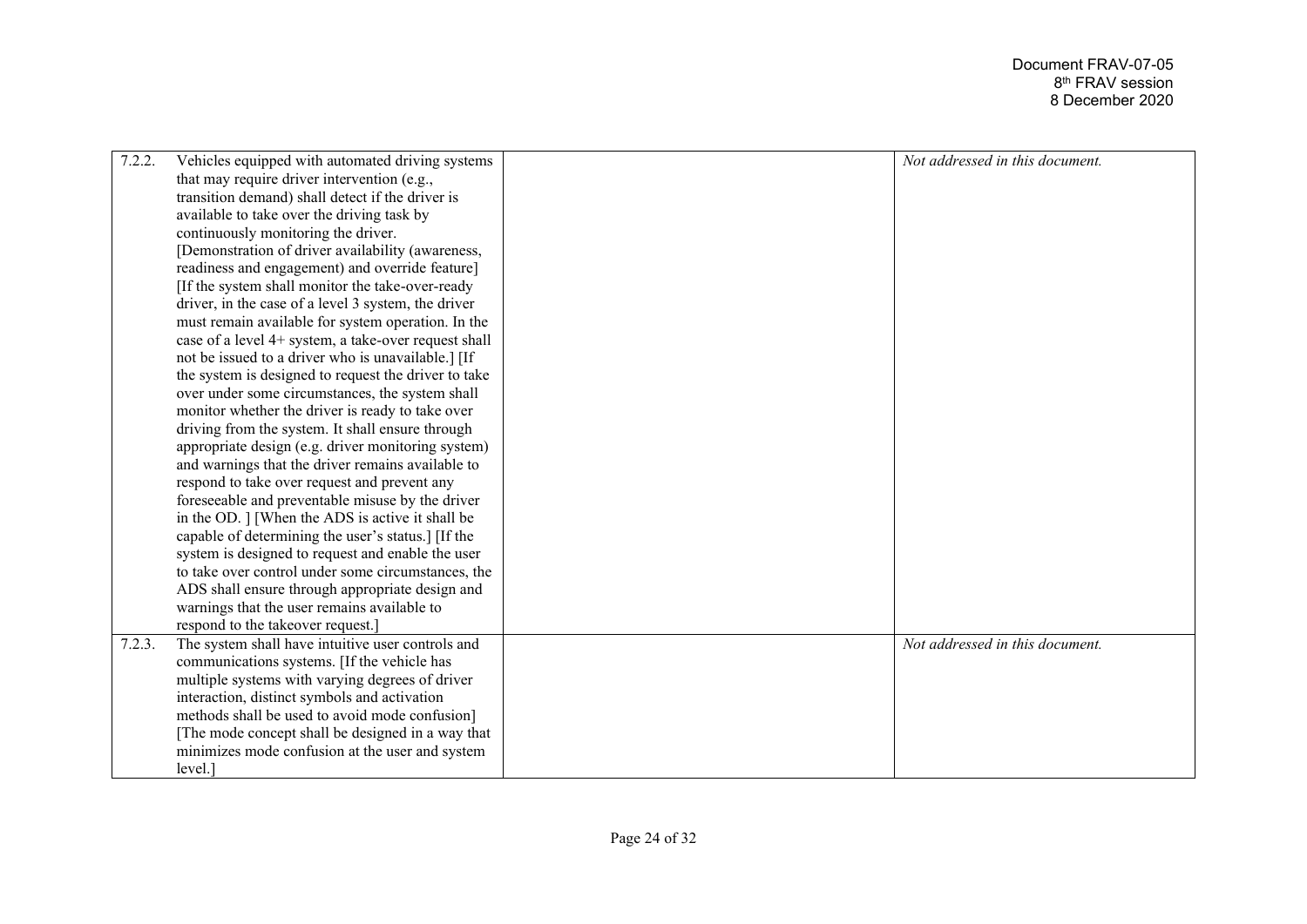| 7.2.4.   | The vehicle shall also be designed to minimize         | Not addressed in this document. |
|----------|--------------------------------------------------------|---------------------------------|
|          | potential effects of errors from the vehicles' users,  |                                 |
|          | inside and outside of the vehicle, and of other road   |                                 |
|          | users.                                                 |                                 |
| 7.2.5.   | Information shall be available to the vehicle's user   | Not addressed in this document. |
|          | that clearly defines their responsibilities, the       |                                 |
|          | procedures to comply with a takeover requests,         |                                 |
|          | and possible consequences if they do not comply.       |                                 |
| 7.2.6.   | The vehicle shall clearly communicate to the user:     | Not addressed in this document. |
|          | [The ADS shall communicate critical messages to        |                                 |
|          | vehicle's users and other road users when needed.]     |                                 |
| 7.2.6.1. | Status of the automated driving system                 | Not addressed in this document. |
|          | [Communication of the system status to the driver]     |                                 |
|          | The system HMI will clearly indicate if the            |                                 |
|          | system is active, available or disabled] [The ADS      |                                 |
|          | shall clearly inform user about the operational        |                                 |
|          | status (operational, failure, etc.) in an              |                                 |
|          | unambiguous manner.                                    |                                 |
|          | 7.2.6.1.1. System availability                         | Not addressed in this document. |
|          | 7.2.6.1.2. System mode active                          | Not addressed in this document. |
|          | 7.2.6.2. System malfunction [Communication of          | Not addressed in this document. |
|          | malfunctions to the driver] [The system shall          |                                 |
|          | clearly communicate degraded operation,                |                                 |
|          | malfunctions, failures, required system                |                                 |
|          | maintenance, emergency conditions, ongoing             |                                 |
|          | minimal risk manoeuvres or take-over requests to       |                                 |
|          | the driver/occupants.] [The system shall be            |                                 |
|          | equipped with a monitoring system that can detect:     |                                 |
|          | faults, malfunctions or other abnormalities of         |                                 |
|          | system components and monitor system                   |                                 |
|          | performance.]                                          |                                 |
| 7.2.6.3. | Critical messages [Communication of critical           | Not addressed in this document. |
|          | messages to the driver]                                |                                 |
|          | 7.2.6.4. Transition demand [Communication of Take-over | Not addressed in this document. |
|          | request to the driver.] [The system shall clearly      |                                 |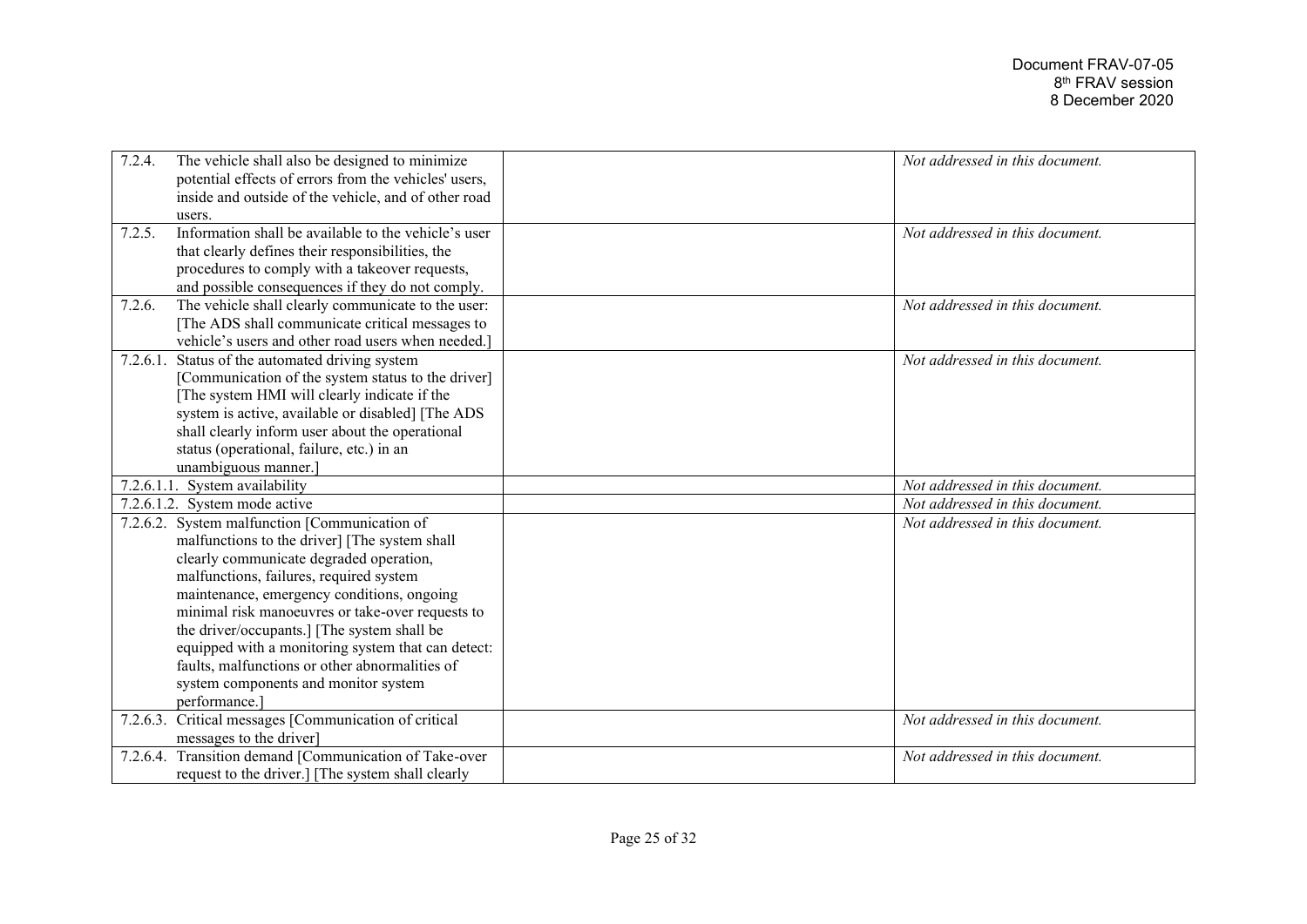|          | communicate the need, and provide the driver                |                                 |
|----------|-------------------------------------------------------------|---------------------------------|
|          | sufficient time for take-over requests]                     |                                 |
|          | 7.2.6.5. Initiation of minimal risk maneuver [Recognition]  | Not addressed in this document. |
|          | of MRM in operation by the driver]                          |                                 |
|          | 7.2.6.6. Status of driver availability [Driver availability | Not addressed in this document. |
|          | and override possibility (if required, based on level       |                                 |
|          | of automation)]                                             |                                 |
|          | 7.2.6.7. AV should include driver engagement monitoring     | Not addressed in this document. |
|          | in cases where drivers could be involved (e.g. take         |                                 |
|          | over requests) in the driving task to assess driver         |                                 |
|          | awareness and readiness to perform the full                 |                                 |
|          | driving task                                                |                                 |
|          | 7.2.6.8. The system shall communicate with occupants,       | Not addressed in this document. |
|          | authorities, owners, operators or first responders          |                                 |
|          | after an abnormality/fault is detected, after a             |                                 |
|          | collision or after otherwise manoeuvred to a                |                                 |
|          | minimal risk condition.                                     |                                 |
| 7.2.7.   | The vehicle shall signal to other road users                | Not addressed in this document. |
|          | [Demonstration of signaling features. Interaction           |                                 |
|          | with other road users.]:                                    |                                 |
|          |                                                             |                                 |
| 7.2.7.1. | Intentions to undertake dynamic driving tasks [The          | Not addressed in this document. |
|          | system shall clearly communicate its intentions to          |                                 |
|          | pedestrians, cyclists and other road users (e.g., turn      |                                 |
|          | signals, speed change, high beam flash, other               |                                 |
|          | external communication)] [When needed,                      |                                 |
|          | communication with other road users shall provide           |                                 |
|          | sufficient information about the vehicle's status           |                                 |
|          | and intention.]                                             |                                 |
| 7.2.7.2. | Initiation of a minimal risk maneuver                       | Not addressed in this document. |
| 7.2.7.3. | Other safety-critical information.                          | Not addressed in this document. |
| 7.2.8.   | Activities other than driving                               | Not addressed in this document. |
| 7.2.8.1. | Non-driving activities allowed in the AD mode               | Not addressed in this document. |
|          | shall be consistent with the available delay for the        |                                 |
|          | driver to takeover after a system request.                  |                                 |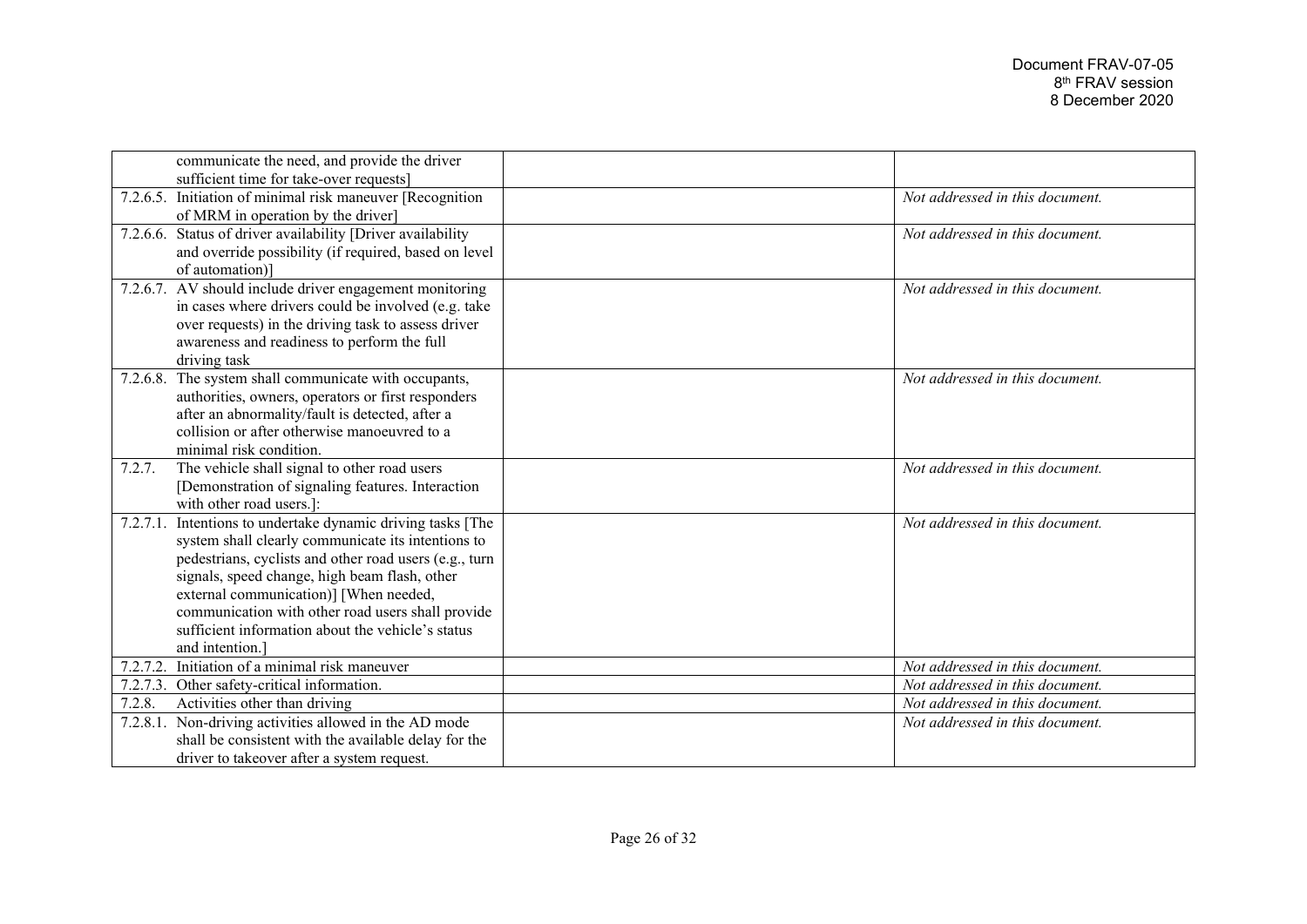|          | 7.2.8.2. The driver shall be made aware of the use and the | Not addressed in this document. |
|----------|------------------------------------------------------------|---------------------------------|
|          | limits of the automated driving mode, as well as           |                                 |
|          | which tasks other than driving may be enabled by           |                                 |
|          | the system for the driver (This is only about the          |                                 |
|          | technical capability of the system and without             |                                 |
|          | prejudice to national traffic rules).                      |                                 |
| 7.2.8.3. | If applicable, activities other than driving that are      | Not addressed in this document. |
|          | provided by the ADS to the user once the ADS is            |                                 |
|          | activated shall be automatically suspended as soon         |                                 |
|          | as the ADS issues a transition demand or is                |                                 |
|          | deactivated.                                               |                                 |
| 7.2.9.   | Vehicles without driver controls                           | Not addressed in this document. |
| 7.2.9.1. | For vehicles designed to operate only with no              | Not addressed in this document. |
|          | driver (e.g. driverless shuttles), a communication         |                                 |
|          | function shall be provided to send an emergency            |                                 |
|          | notification to an operation control centre. A             |                                 |
|          | camera and voice communication device shall be             |                                 |
|          | provided in the vehicle so that an operation control       |                                 |
|          | centre can monitor the situation inside the vehicle.       |                                 |
| 7.2.9.2. | For ADS designed to operate with no driver                 | Not addressed in this document. |
|          | present in the vehicle e.g. driverless shuttles, an        |                                 |
|          | audio and visual communication channel shall be            |                                 |
|          | provided to exchange emergency notifications.              |                                 |
| 8.       | Failsafe [Safe Fallback] Response                          | Not addressed in this document. |
| 8.1.     | Each automated/autonomous vehicle must be able             | Not addressed in this document. |
|          | to detect system failures and when the conditions          |                                 |
|          | of its ODD are no longer present (ODD exit). In            |                                 |
|          | such cases, the vehicle must have appropriate              |                                 |
|          | fallback strategies to ensure safety, including            |                                 |
|          | transition of control to the driver and minimal risk       |                                 |
|          | maneuver $(s)$ in the event that a transition to the       |                                 |
|          | driver cannot be safely executed. This chapter             |                                 |
|          | describes such "failsafe responses".                       |                                 |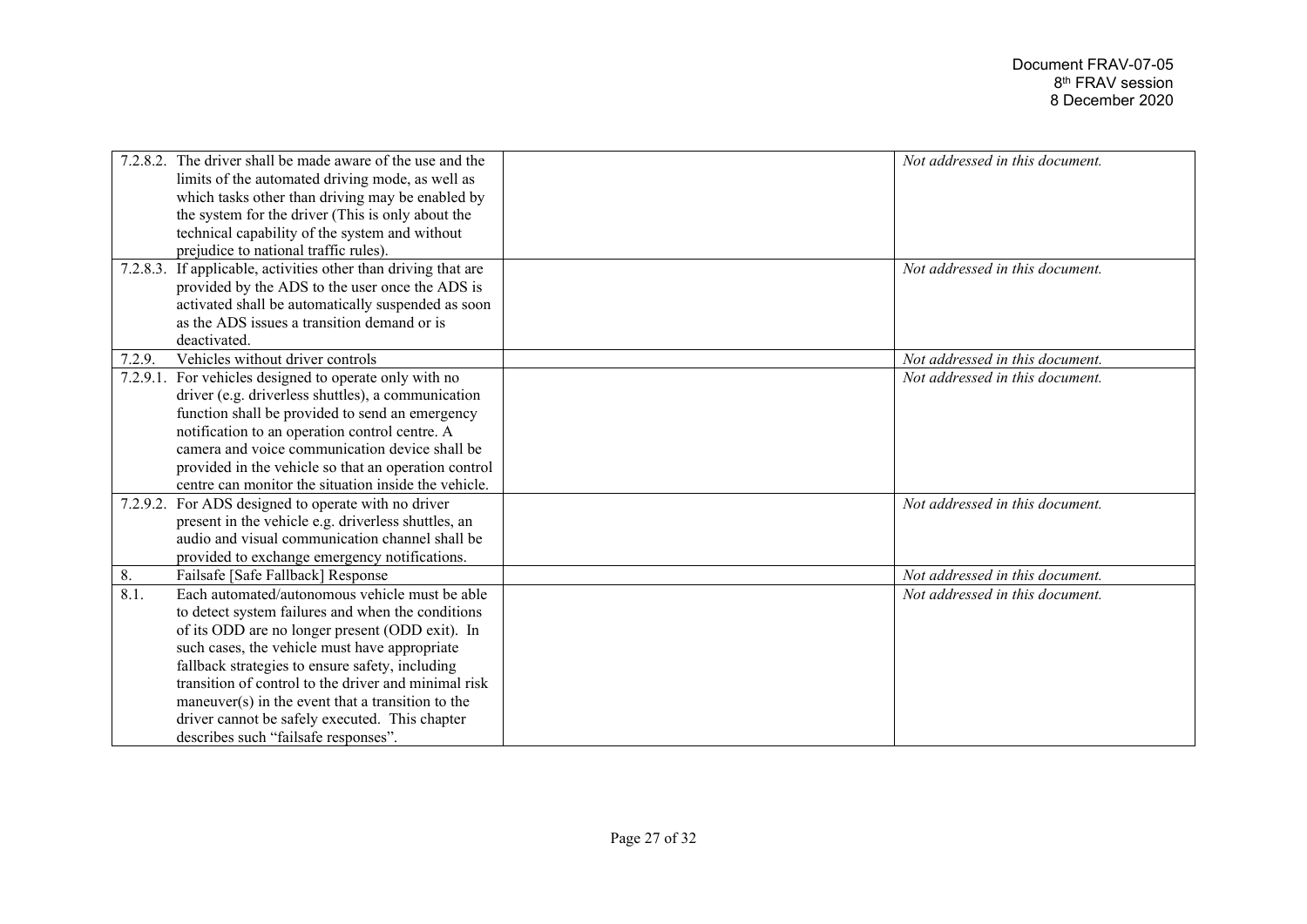| 8.2.   | The ADS shall be equipped with appropriate<br>technical measures that continuously monitor                | Not addressed in this document. |
|--------|-----------------------------------------------------------------------------------------------------------|---------------------------------|
|        | system performance, perform fault detection and                                                           |                                 |
|        | hazard analysis, signal any detected malfunctions                                                         |                                 |
|        | that affect the system performance, and ultimately<br>take corrective actions or revert to a minimal risk |                                 |
|        | condition when needed.                                                                                    |                                 |
| 8.3.   |                                                                                                           | Not addressed in this document. |
|        | The ADS should therefore be designed, to the                                                              |                                 |
|        | extent practicable, to function predictably,                                                              |                                 |
|        | controllably, and safely in the presence of faults                                                        |                                 |
|        | and failures affecting the system performance.                                                            |                                 |
| 8.4.   | In case of failure impacting the safety of the ADS,                                                       | Not addressed in this document. |
|        | an appropriate control strategy shall be in place as                                                      |                                 |
|        | long as the failure exists.                                                                               |                                 |
| 8.5.   | When in automated driving mode,                                                                           | Not addressed in this document. |
| 8.5.1. | The vehicle shall automatically initiate a failsafe                                                       | Not addressed in this document. |
|        | response or sequence of failsafe responses in                                                             |                                 |
|        | response to detection of conditions outside its                                                           |                                 |
|        | operational design domain for a duration not to                                                           |                                 |
|        | exceed [time limit].                                                                                      |                                 |
| 8.5.2. | Failsafe responses shall only be initiated when                                                           | Not addressed in this document. |
|        | conditions permit their completion.                                                                       |                                 |
| 8.5.3. | Upon crossing the function ODD limits, the                                                                | Not addressed in this document. |
|        | system shall take action to minimize risks (e.g., re-                                                     |                                 |
|        | enter function ODD limits, revert to minimal risk                                                         |                                 |
|        | condition, transition to driver, emergency                                                                |                                 |
|        | manoeuvre) and notify the occupants the ODD                                                               |                                 |
|        | boundary has been crossed                                                                                 |                                 |
| 8.5.4. | The system shall not cross and re-enter function                                                          | Not addressed in this document. |
|        | ODD limits cyclically and shall seek other actions                                                        |                                 |
|        | to minimize risks if this occurs                                                                          |                                 |
| 8.5.5. | The system shall have appropriate redundancies                                                            | Not addressed in this document. |
|        | that allow it to, at minimum, execute an                                                                  |                                 |
|        | emergency stop in the case of any system failure                                                          |                                 |
|        | or emergency                                                                                              |                                 |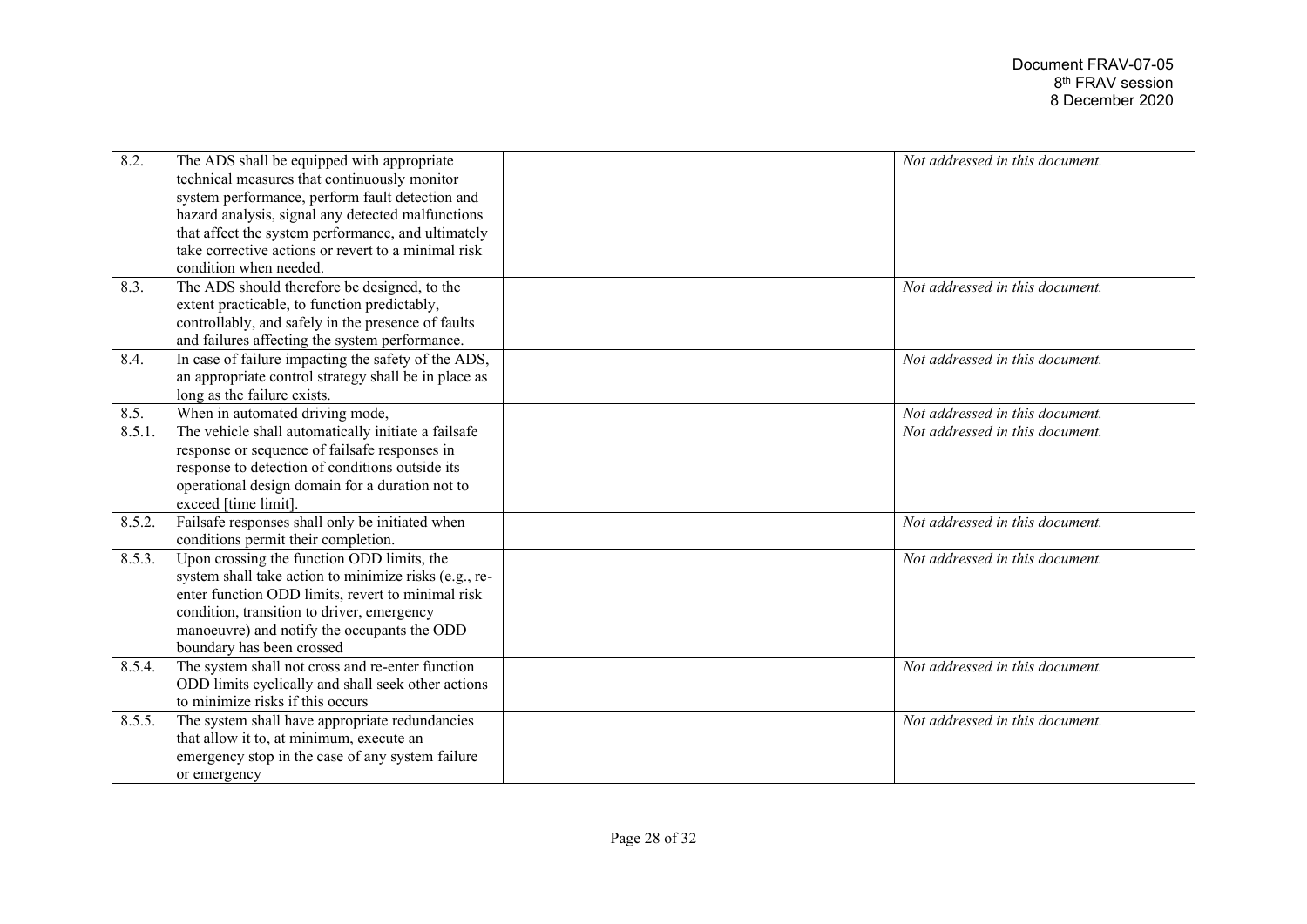| 8.5.6.<br>The system shall take appropriate measures when<br>a system abnormality/fault is detected in order to<br>reduce risk (degraded mode, limp mode, revert to | Not addressed in this document. |
|---------------------------------------------------------------------------------------------------------------------------------------------------------------------|---------------------------------|
| minimal risk condition etc.)                                                                                                                                        |                                 |
| Failsafe responses include:<br>8.6.                                                                                                                                 | Not addressed in this document. |
| Transition demand [Takeover of DDT (if required,<br>8.6.1.<br>based on level of automation)]                                                                        | Not addressed in this document. |
| 8.6.1.1. The system shall be capable of transferring control<br>back to the user in a safe manner.                                                                  | Not addressed in this document. |
| 8.6.1.2. The system shall be able to determine whether or<br>not the user has taken over.                                                                           | Not addressed in this document. |
| 8.6.1.3. The system may request the driver to take over<br>with a sufficient lead time in particular when                                                           | Not addressed in this document. |
| $8.6.1.3.1$ . the driver overrides the system or                                                                                                                    | Not addressed in this document. |
| 8.6.1.3.2. when the system determines that it is difficult to                                                                                                       | Not addressed in this document. |
| continue automated driving mode, such as when                                                                                                                       |                                 |
| the situation becomes outside the OD, or when a                                                                                                                     |                                 |
| problem has occurred to the automated vehicle.                                                                                                                      |                                 |
| 8.6.1.4. The system shall give sufficient lead time to the                                                                                                          | Not addressed in this document. |
| driver to take over and shall remain in the                                                                                                                         |                                 |
| automated driving mode as long as the driver has                                                                                                                    |                                 |
| not taken over, and/or will otherwise transfer to a                                                                                                                 |                                 |
| minimum risk manoeuvre. [The ADS shall remain                                                                                                                       |                                 |
| active as long as the vehicle's user has not taken                                                                                                                  |                                 |
| over, or the ADS has reached a Minimal Risk                                                                                                                         |                                 |
| Condition (MRC).]                                                                                                                                                   |                                 |
| 8.6.1.5. The system shall be designed to enable the driver                                                                                                          | Not addressed in this document. |
| to clearly recognize the take over request from the                                                                                                                 |                                 |
| system.                                                                                                                                                             |                                 |
| 8.6.1.6. The system shall be able to determine whether or<br>not the driver has taken over. This verification                                                       | Not addressed in this document. |
|                                                                                                                                                                     |                                 |
| shall at least include a criterion on vehicle lateral                                                                                                               |                                 |
| control by the driver unless the vehicle is already                                                                                                                 |                                 |
| stopped.                                                                                                                                                            |                                 |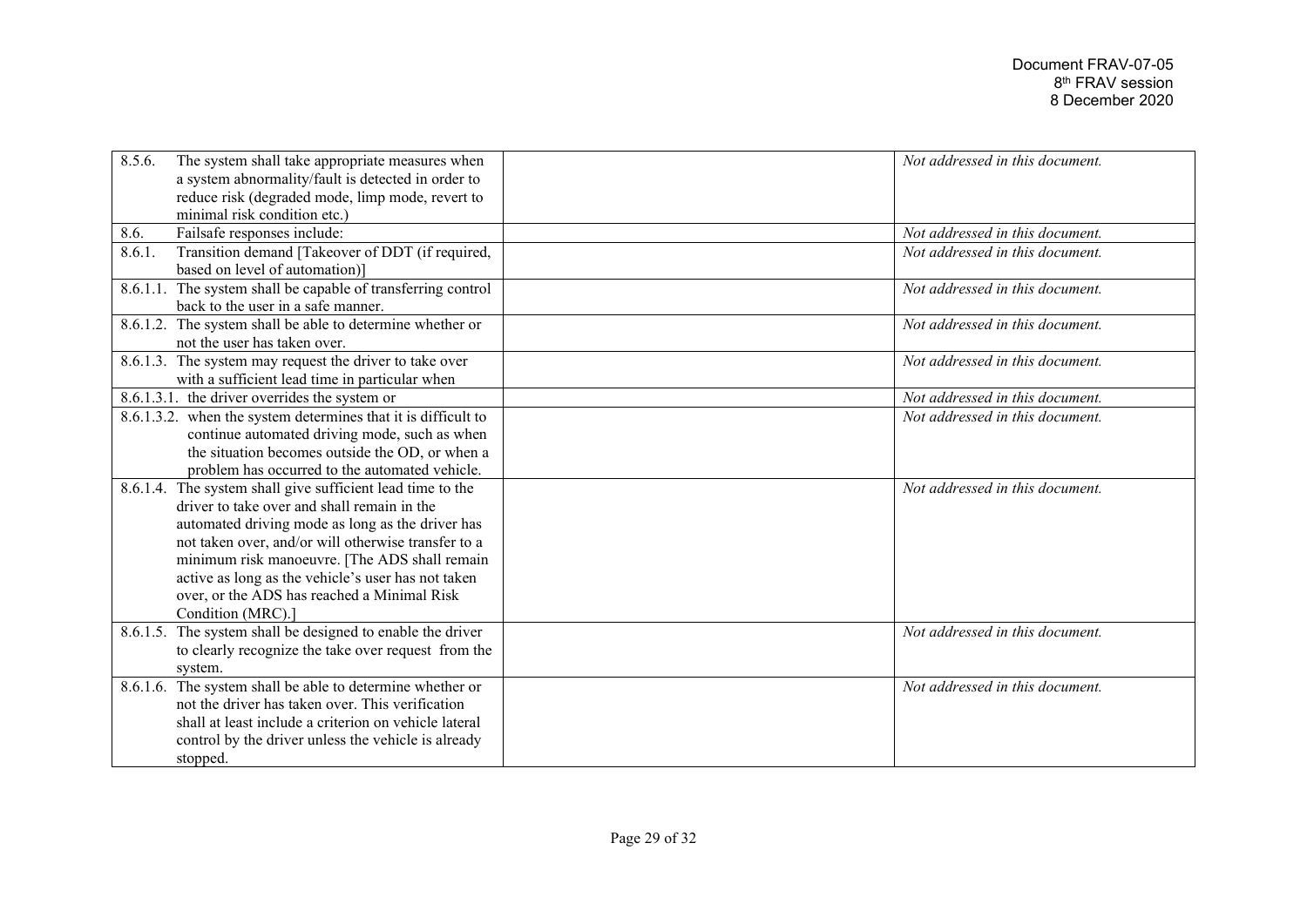|        | 8.6.1.7. When the driver takes over after a system request, | Not addressed in this document. |
|--------|-------------------------------------------------------------|---------------------------------|
|        | the system shall give back control to the driver            |                                 |
|        | with a vehicle configuration maximizing driver              |                                 |
|        | controllability (e.g. wipers ON in case of rain,            |                                 |
|        | headlamps ON by night).                                     |                                 |
| 8.7.   | Minimal risk maneuver                                       | Not addressed in this document. |
| 8.7.1. | When the system detects that it is difficult to             | Not addressed in this document. |
|        | continue in the automated driving mode, it shall be         |                                 |
|        | able to transfer to a minimal risk condition (with          |                                 |
|        | or without take over request) through a minimal             |                                 |
|        | risk manoeuvre.                                             |                                 |
| 8.7.2. | The Minimal Risk Manoeuvre (MRM) shall be                   | Not addressed in this document. |
|        | capable of achieving an MRC when a given trip               |                                 |
|        | cannot or should not be completed for example in            |                                 |
|        | case of a failure in the ADS or other vehicle               |                                 |
|        | systems.                                                    |                                 |
| 8.7.3. | Fallback strategies shall take into account that            | Not addressed in this document. |
|        | users may be inattentive, drowsy, or otherwise              |                                 |
|        | impaired, and shall therefore be implemented in a           |                                 |
|        | manner that will facilitate safe operation and              |                                 |
|        | minimize erratic driving behaviour.                         |                                 |
| 8.7.4. | The system shall be able to, at minimum, bring the          | Not addressed in this document. |
|        | vehicle to a gradual stop if the driver has not taken       |                                 |
|        | over the driving task after the provided take-over          |                                 |
|        | time.                                                       |                                 |
| 8.7.5. | A minimum risk manoeuvre shall be performed in              | Not addressed in this document. |
|        | case of shock in the best possible way, according           |                                 |
|        | to vehicle operational status and current situation.        |                                 |
| 8.7.6. | During the whole MRM, the driver can take over              | Not addressed in this document. |
|        | in usual way.                                               |                                 |
| 8.7.7. | The minimum risk manoeuvre shall lead to a                  | Not addressed in this document. |
|        | vehicle stop.                                               |                                 |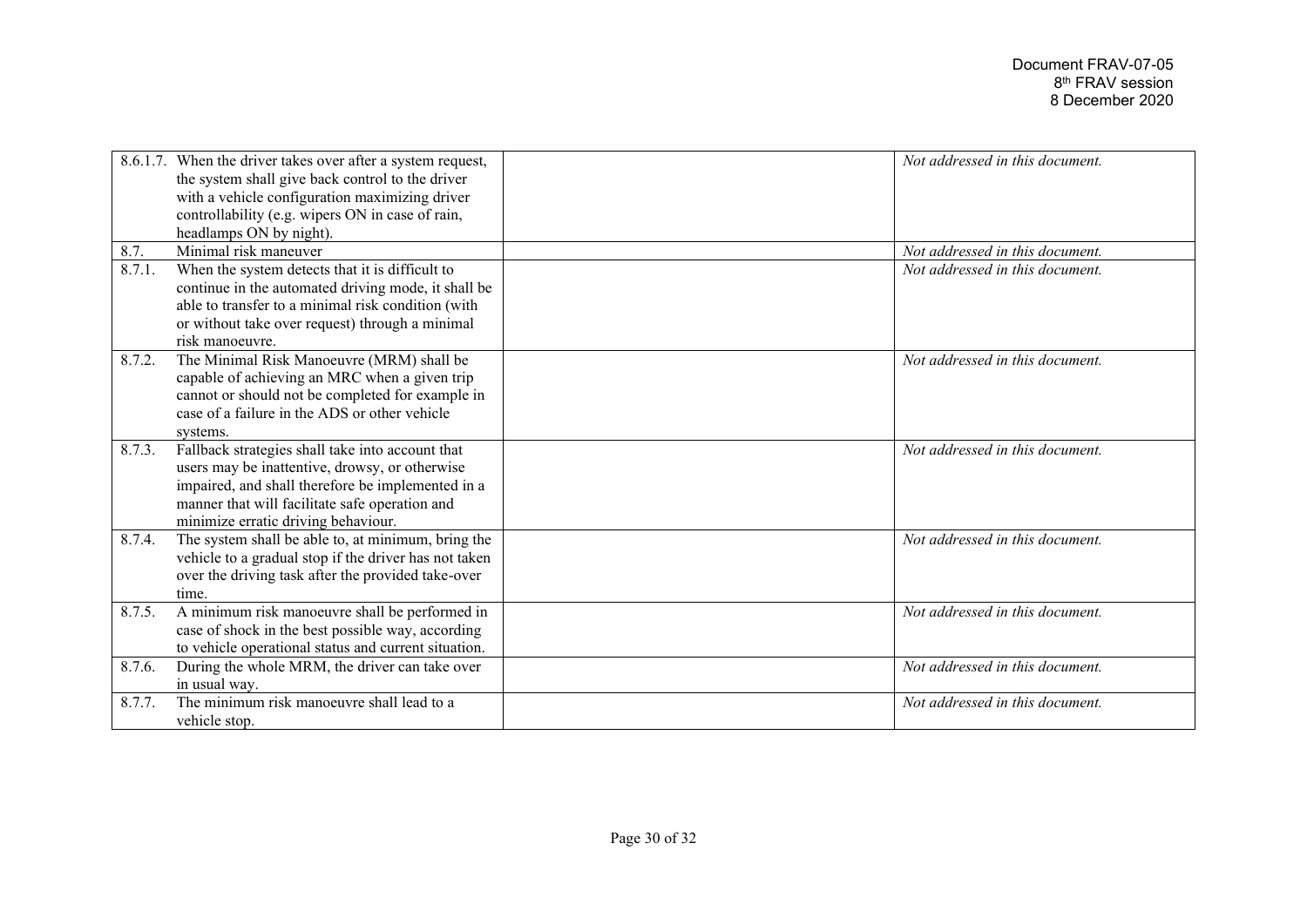| 8.7.8.  | The Minimum Risk Manoeuvre (MRM) shall                | Not addressed in this document. |
|---------|-------------------------------------------------------|---------------------------------|
|         | comply with traffic rules. MRM settings for           |                                 |
|         | automated vehicles may include measures to stay       |                                 |
|         | in or change the lane while warning to the            |                                 |
|         | surrounding and automatically stop the vehicle in a   |                                 |
|         | safe manner on the side of the road.                  |                                 |
| 8.7.9.  | The driver may be asked to take over at the end of    | Not addressed in this document. |
|         | the minimum risk manoeuvre (e.g. to park on the       |                                 |
|         | side of the road in case of level 3 lane keeping      |                                 |
|         | system). If the driver does not respond to the take   |                                 |
|         | over request, the vehicle shall be stopped in         |                                 |
|         | parking mode and the AD mode shall be                 |                                 |
|         | desactivated.                                         |                                 |
| 8.8.    | Emergency maneuver                                    | Not addressed in this document. |
| 8.8.1.  | The system shall anticipate a function crossing the   | Not addressed in this document. |
|         | ODD boundaries and seek to remain within the          |                                 |
|         | function's ODD limits                                 |                                 |
| 8.8.2.  | The system shall be able to execute emergency         | Not addressed in this document. |
|         | manoeuvres in an attempt to avoid imminent            |                                 |
|         | hazards                                               |                                 |
| 8.9.    | [Crashworthiness/compatibility]                       | Not addressed in this document. |
| 8.10.   | Post-crash behavior [Post-crash behaviors             | Not addressed in this document. |
|         | (Collision Notification to Occupants and              |                                 |
|         | Emergency services; Return to a safe state)]          |                                 |
| 8.10.1. | Following a collision, the vehicle shall be brought   | Not addressed in this document. |
|         | to a complete stop to the best capabilities of the    |                                 |
|         | system and shall be brought to a minimal-risk state   |                                 |
| 8.10.2. | The system shall inform the occupants and contact     | Not addressed in this document. |
|         | emergency service providers, owners and/or            |                                 |
|         | operators                                             |                                 |
| 8.10.3. | Prior to re-activation, the system shall conduct      | Not addressed in this document. |
|         | self-diagnostics to ensure it is capable of operation |                                 |
| 8.10.4. | Upon direction by emergency personnel or              | Not addressed in this document. |
|         | authorised user, the system, if able, shall move off  |                                 |
|         | the roadway                                           |                                 |